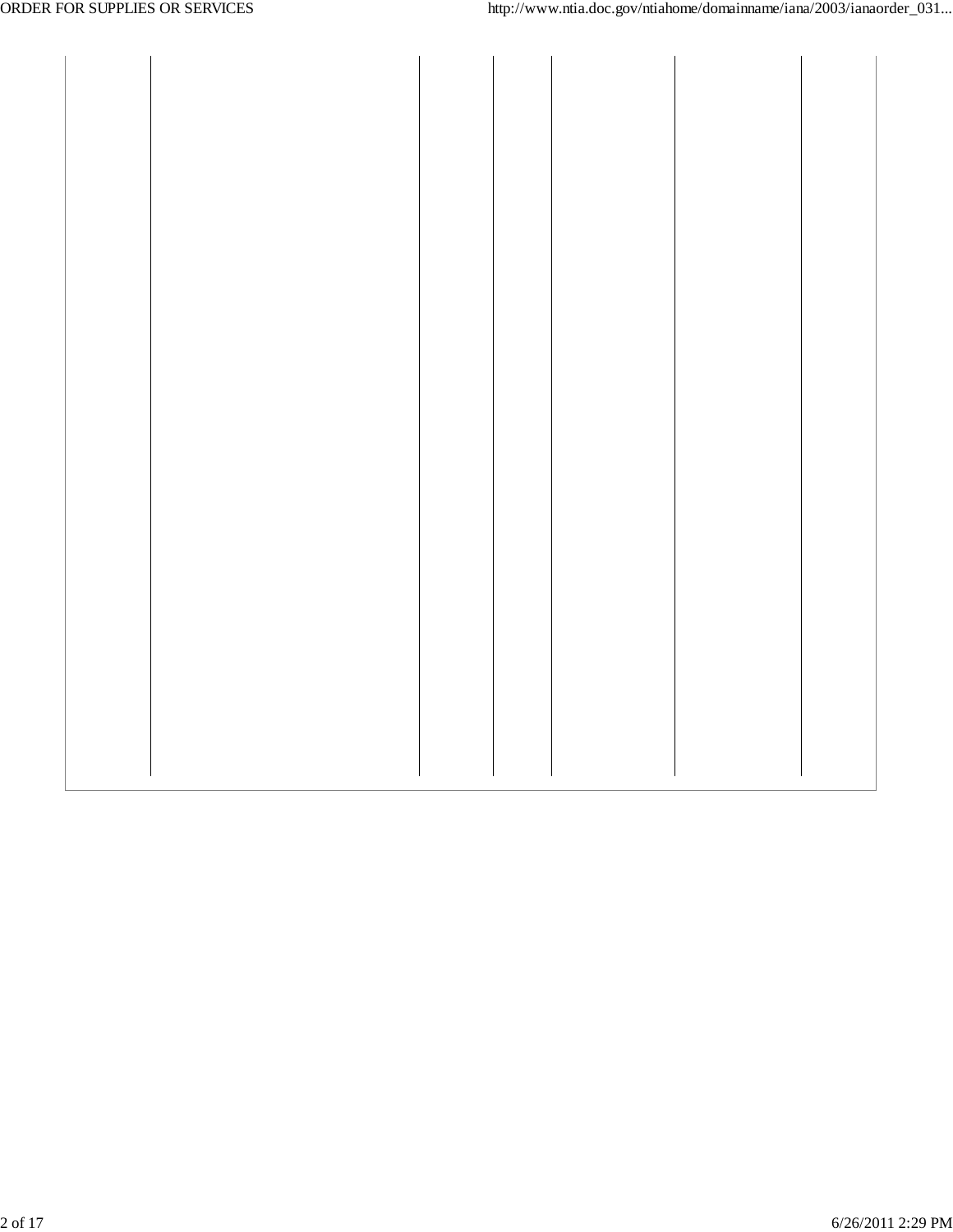| SEE BILLING INSTRUCTIONS ON        |                                        |                 |                           |
|------------------------------------|----------------------------------------|-----------------|---------------------------|
| REVERSE 18. SHIPPING POINT         | 19. GROSS SHIPPING WEIGHT              | 20. INVOICE NO. | 17(h) TOTAL (Cont. pages) |
|                                    |                                        |                 |                           |
| 21. MAIL INVOICE TO:               |                                        |                 |                           |
| a. NAME                            |                                        |                 |                           |
| DOC/NOAA/OFA/External Customers    |                                        |                 |                           |
| b. STREET ADDRESS (or P.O. Box) US | 17(I) GRAND TOTAL                      |                 |                           |
| CAMS Support Center                |                                        |                 |                           |
| 209 Perry Parkway, Suite 5         |                                        |                 |                           |
| c. CITY d. STATE<br>e. ZIP CODE    | 0.00                                   |                 |                           |
| GAITHERSBURG                       | 20877-2171<br>MD                       |                 |                           |
| 22. UNITED STATES OF               |                                        |                 |                           |
| AMERICA BY (Signature)             | /s/ Carole A. Silverman                |                 |                           |
| 23. NAME (Typed)                   |                                        |                 |                           |
| Carol A.Silverman                  | $301 - 258 - 4506$                     |                 |                           |
|                                    | (TITLE CONTRACTING/ORDERING OFFICER)   |                 |                           |
| AUTHORIZED FOR LOCAL REPRODUCTION  | OPTIONAL FORM 347 (REV. 6/95)          |                 |                           |
| Previous edition not usable        | Prescribed by GSA/FAR 48 CFR 53.213(e) |                 |                           |

## SUPPLEMENTAL INVOICING INFORMATION

If desired, this order (or a copy thereof) may be used by the Contractor as the Contractor's invoice, instead of a separate invoice, provided the following statement, (signed and dated) is (or attached to) the order: "Payment is requested in the amount of \$\_\_\_\_\_\_\_\_\_\_\_\_\_. No other invoice will be submitted." However, if the Contractor wishes to submit an invoice, the following information must be provided: contract number (if any), order number, item number(s), description of supplies or services, sizes, quantities, unit prices, and extended totals. Prepaid shipping costs will be indicated as a separate item on the invoice. Where shipping costs exceed \$10 (except for parcel post), the billing must be supported by a bill of lading or receipt. When several orders are invoiced to an ordering activity during the same billing period, consolidated periodic billings are encouraged.

| RECEIVING REPORT |                |                                                                                                                                                                                    |               |              |                      |                                         |                      |             |
|------------------|----------------|------------------------------------------------------------------------------------------------------------------------------------------------------------------------------------|---------------|--------------|----------------------|-----------------------------------------|----------------------|-------------|
|                  |                | Quantity in the "Quantity Accepted" column on the face of this order has been:<br>by me and conforms to contract. Items listed below have been rejected for the reasons indicated. |               |              | inspected,           | accepted,                               |                      | received,   |
| <b>SHIPMENT</b>  | <b>PARTIAL</b> |                                                                                                                                                                                    | DATE RECEIVED |              |                      | SIGNATURE OF AUTHORIZED U.S. GOV'T REP. |                      | <b>DATE</b> |
| <b>NUMBER</b>    | <b>FINAL</b>   |                                                                                                                                                                                    |               |              |                      |                                         |                      |             |
| TOTAL CONTAINERS |                | <b>GROSS WEIGHT</b>                                                                                                                                                                | RECEIVED AT   | <b>TITLE</b> |                      |                                         |                      |             |
|                  |                |                                                                                                                                                                                    |               |              | REPORT OF REJECTIONS |                                         |                      |             |
|                  |                |                                                                                                                                                                                    |               |              | QUANTITY             |                                         |                      |             |
| ITEM NO.         |                | SUPPLIES OR SERVICES                                                                                                                                                               |               | <b>UNIT</b>  | <b>REJECTED</b>      |                                         | REASON FOR REJECTION |             |
|                  |                |                                                                                                                                                                                    |               |              |                      |                                         |                      |             |
|                  |                |                                                                                                                                                                                    |               |              |                      |                                         |                      |             |
|                  |                |                                                                                                                                                                                    |               |              |                      |                                         |                      |             |
|                  |                |                                                                                                                                                                                    |               |              |                      |                                         |                      |             |
|                  |                |                                                                                                                                                                                    |               |              |                      |                                         |                      |             |
|                  |                |                                                                                                                                                                                    |               |              |                      |                                         |                      |             |
|                  |                |                                                                                                                                                                                    |               |              |                      |                                         |                      |             |
|                  |                |                                                                                                                                                                                    |               |              |                      |                                         |                      |             |
|                  |                |                                                                                                                                                                                    |               |              |                      |                                         |                      |             |
|                  |                |                                                                                                                                                                                    |               |              |                      |                                         |                      |             |
|                  |                |                                                                                                                                                                                    |               |              |                      |                                         |                      |             |
|                  |                |                                                                                                                                                                                    |               |              |                      |                                         |                      |             |
|                  |                |                                                                                                                                                                                    |               |              |                      |                                         |                      |             |
|                  |                |                                                                                                                                                                                    |               |              |                      |                                         |                      |             |
|                  |                |                                                                                                                                                                                    |               |              |                      |                                         |                      |             |
|                  |                |                                                                                                                                                                                    |               |              |                      |                                         |                      |             |
|                  |                |                                                                                                                                                                                    |               |              |                      |                                         |                      |             |
|                  |                |                                                                                                                                                                                    |               |              |                      |                                         |                      |             |
|                  |                |                                                                                                                                                                                    |               |              |                      |                                         |                      |             |
|                  |                |                                                                                                                                                                                    |               |              |                      |                                         |                      |             |
|                  |                |                                                                                                                                                                                    |               |              |                      |                                         |                      |             |
|                  |                |                                                                                                                                                                                    |               |              |                      |                                         |                      |             |
|                  |                |                                                                                                                                                                                    |               |              |                      |                                         |                      |             |
|                  |                |                                                                                                                                                                                    |               |              |                      |                                         |                      |             |
|                  |                |                                                                                                                                                                                    |               |              |                      |                                         |                      |             |
|                  |                |                                                                                                                                                                                    |               |              |                      |                                         |                      |             |
|                  |                |                                                                                                                                                                                    |               |              |                      |                                         |                      |             |
|                  |                |                                                                                                                                                                                    |               |              |                      |                                         |                      |             |
|                  |                |                                                                                                                                                                                    |               |              |                      |                                         |                      |             |
|                  |                |                                                                                                                                                                                    |               |              |                      |                                         |                      |             |
|                  |                |                                                                                                                                                                                    |               |              |                      |                                         |                      |             |
|                  |                |                                                                                                                                                                                    |               |              |                      |                                         |                      |             |
|                  |                |                                                                                                                                                                                    |               |              |                      |                                         |                      |             |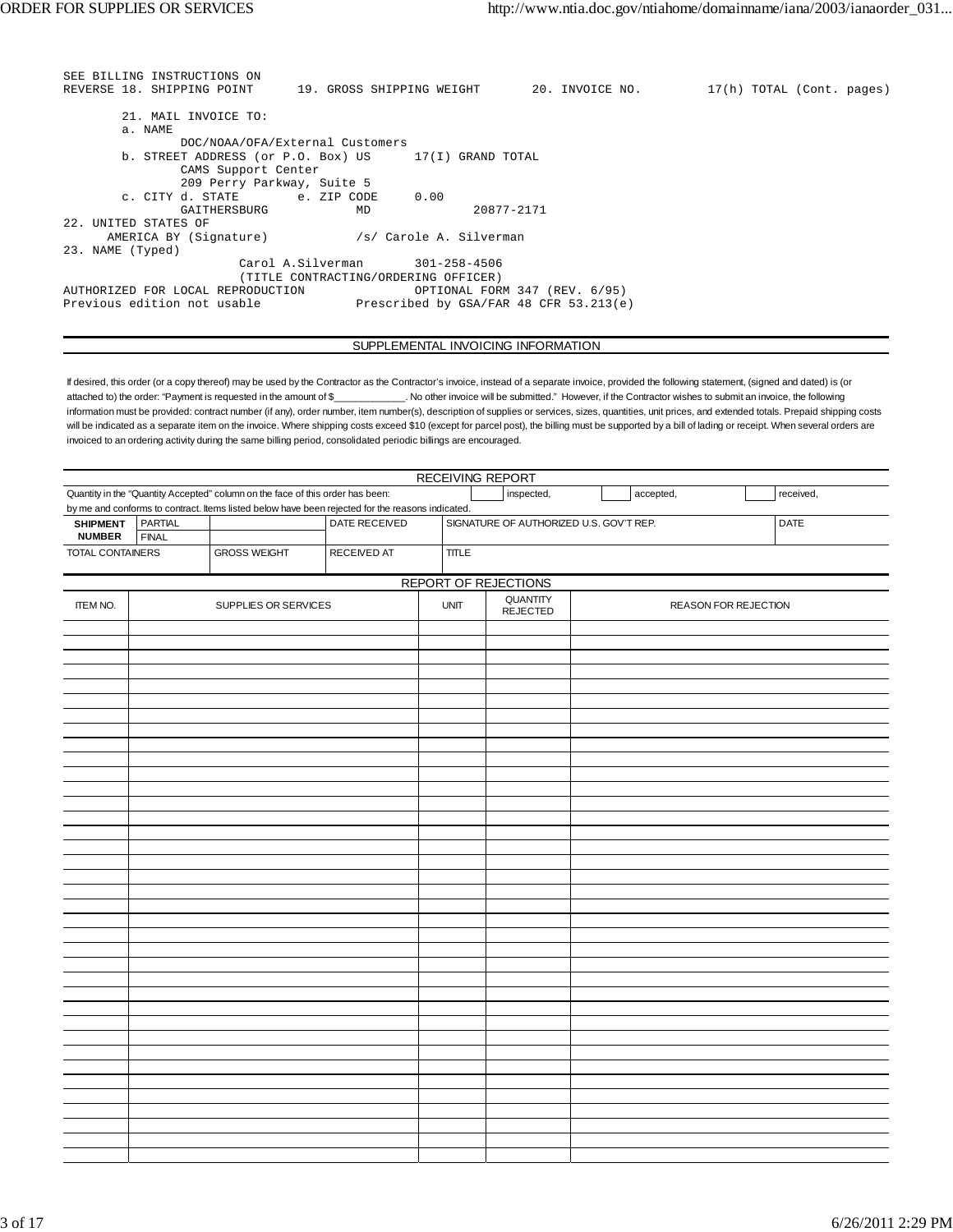**OPTIONAL FORM 347** (REV. 6/95) **BACK**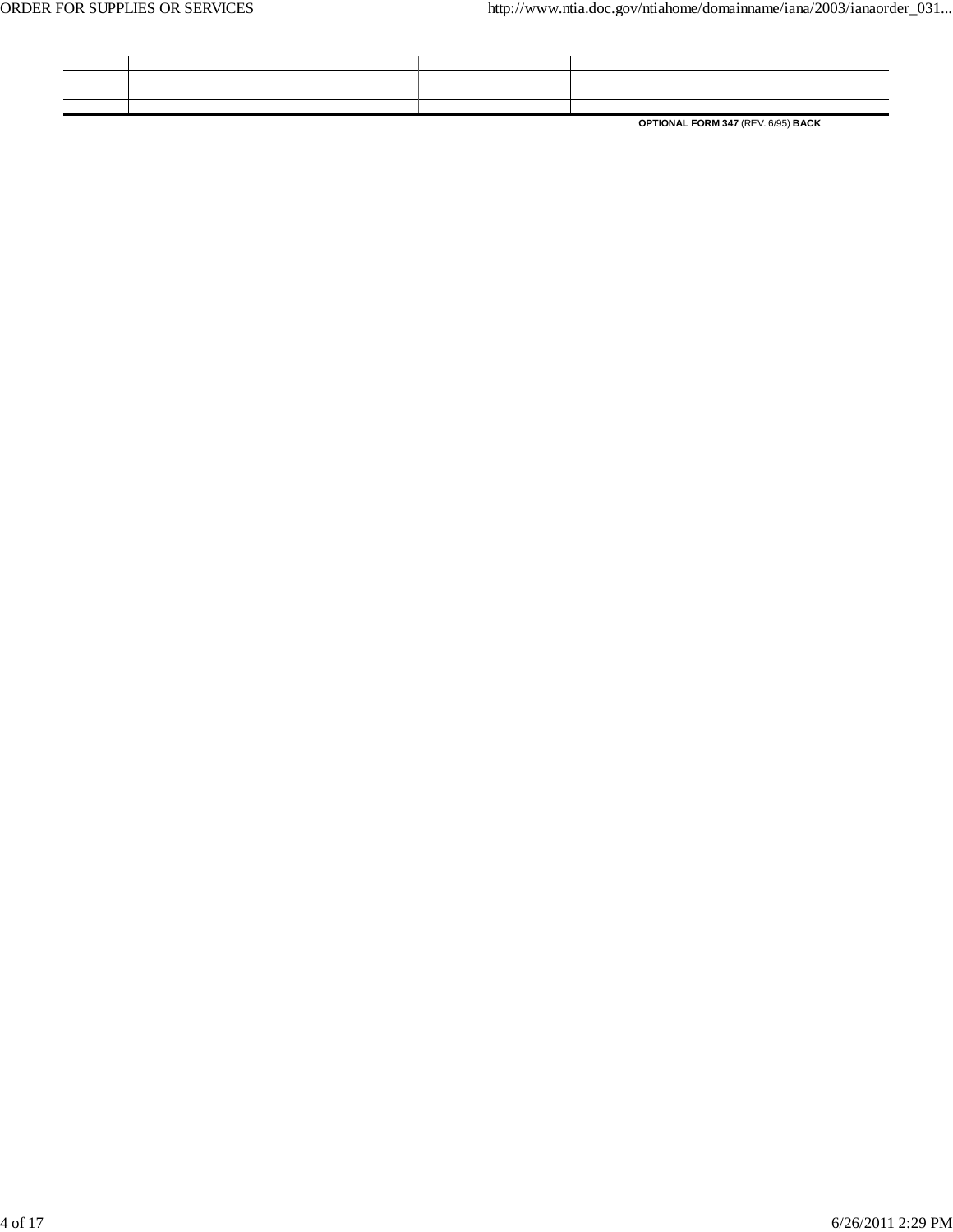# **B. Section B - Supplies or Services and Prices/Costs**

# **B.1 CONTRACT VALUE**

The requirements identified in the statement of work are performed by the contractor at no cost to the Government.

# **B.2 SCHEDULE**

| Line Item | Description                                            |        |
|-----------|--------------------------------------------------------|--------|
| 0001      | Base Period (April 1, $2003$ – September 30, 2003)     | \$0.00 |
| 0002      | Option Period 1 (October 1, 2003 – September 30, 2004) | \$0.00 |
| 0003      | Option Period 2 (October 1, 2004 – September 30, 2005) | \$0.00 |
| 0004      | Option Period 3 (October 1, 2005 – March 31, 2006)     | \$0.00 |

# **C. Section C Statement of Work**

| <b>CAR Clause Number</b> | Title                            | Date       |
|--------------------------|----------------------------------|------------|
| 1352.211-70              | Statement of Work/Specifications | March 2000 |

# **C.1 BACKGROUND**

- C.1.1 The U.S. Department of Commerce (DoC), National Telecommunications and Information Administration (NTIA) has initiated this agreement to maintain the continuity and stability of services related to certain interdependent Internet technical management functions, known collectively as the Internet Assigned Numbers Authority (IANA).
- C.1.2 Initially, these interdependent technical functions were performed on behalf of the U.S. Government under a contract between the Defense Advanced Research Projects Agency (DARPA) and the University of Southern California (USC), as part of a research project known as the *Terranode Network Technology* (TNT). As the TNT project neared completion and the DARPA/USC contract neared expiration in 1999, the U.S. Government recognized the need for the continued performance of the IANA functions as vital to the stability and correct functioning of the Internet. On December 24, 1998, USC entered into a transition agreement with the Internet Corporation for Assigned Names and Numbers (ICANN) under which ICANN secured directly from USC, all necessary resources, including key personnel, intellectual property, and computer facility access critical to the continued performance of the IANA functions. Having assumed these key resources (as well as other responsibilities associated with privatization of the Internet domain name system), ICANN was uniquely positioned to undertake performance of these functions. On February 8, 2000 and then on March 21, 2001, the DoC entered into an agreement with ICANN to perform the IANA functions. In connection with its work under these agreements, ICANN has developed and maintained close, constructive working relationships with a variety of interested parties, including Internet standards development organizations and technical bodies.
- C.1.3 The Government acknowledges that data submitted by applicants in connection with the IANA function is confidential information. To the extent permitted by law, the Government shall accord any data submitted by applicants in connection with the IANA functions with the same degree of care as it uses to protect its own confidential information, but not less than reasonable care, to prevent the unauthorized use, disclosure or publication of confidential information. In providing data that is subject to such a confidentiality obligation to the United States Government, the Contractor shall advise the United States Government of that obligation.

# **C.2 CONTRACTOR REQUIREMENTS**

- C.2.1 The Contractor shall furnish the necessary personnel, material, equipment, services, and facilities (except as otherwise specified), to perform the following requirements without any cost to the United States Government. On or after the effective date of this purchase order, the Contractor may establish and collect fees from third parties (i.e. other than the United States Government) for the functions performed under this purchase order, provided the fee levels are approved by the Contracting Officer before going into effect, which approval shall not be withheld unreasonably provided the fee levels are fair and equitable and provided the aggregate fees charged during the term of this purchase order do not exceed the cost of providing the requirements of this purchase order. The Government will review the contractor's accounting data at anytime fees are charged to verify that the above conditions are being met.
	- C.2.1.1 DoC NTIA has a requirement for a Contractor to maintain the operation of the Internet by performing the IANA functions. In performance of this purchase order, the Contractor shall furnish the necessary personnel, material, equipment, services, and facilities (except as otherwise specified), to perform the following IANA requirements.
		- C.2.1.1.1 Coordinate the assignment of technical protocol parameters - This function involves the review and assignment of unique values to various parameters (*e.g.,* operation codes, port numbers, object identifiers, protocol numbers) used in various Internet protocols. This function also includes the dissemination of the listings of assigned parameters through various means (including on-line publication) and the review of technical documents for consistency with assigned values.
		- C.2.1.1.2 Perform administrative functions associated with root management - This function addresses facilitation and coordination of the root zone of the domain name system, with 24 hour-a-day/7 days-a-week coverage. It includes receiving requests for and making routine updates of the country code top level domain (ccTLD) contact (including technical and administrative contacts) and nameserver information. It also includes receiving delegation and redelegation requests, investigating the circumstances pertinent to those requests, and making its recommendations and reporting actions undertaken in connection with processing such requests. This function, however, does not include authorizing modifications, additions, or deletions to the root zone file or associated information that constitute delegation or redelegation of top level domains. (This purchase order does not alter root system responsibilities as set forth in Amendment 11 of the Cooperative Agreement NCR-9218742 between the DoC and VeriSign, Inc.)
		- C.2.1.1.3 Allocate Internet Numbering Resources **-** This function involves overall responsibility for allocated and unallocated IPv4 and IPv6 address space and Autonomous System Number space. It includes the responsibility for delegation of IP address blocks to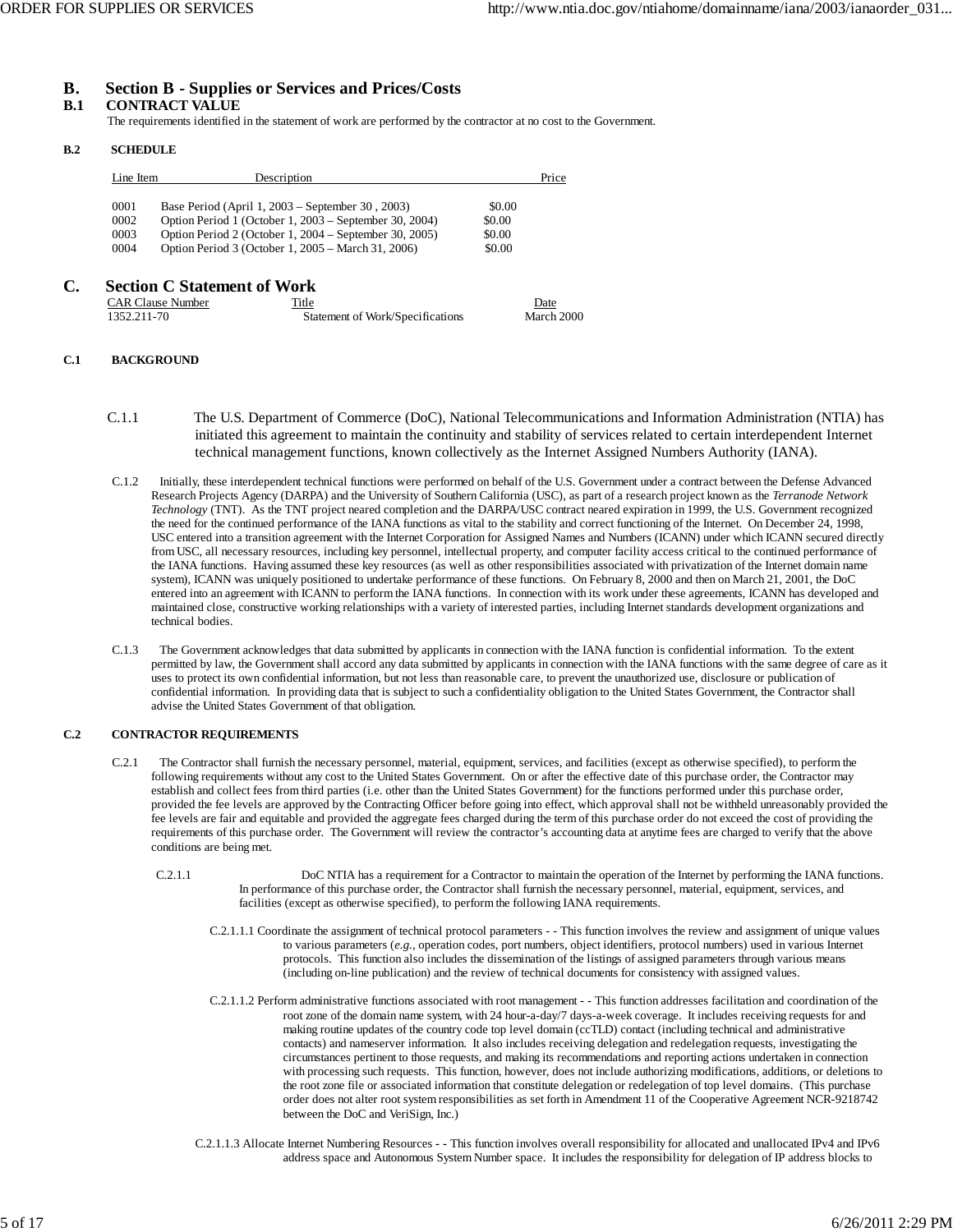regional registries for routine allocation, typically through downstream providers, to Internet end-users within the regions served by those registries. This function also includes reservation and direct allocation of space for special purposes, such as multicast addressing, addresses for private networks as described in RFC 1918, and globally specified applications.

C..2.1.1.4 Other services - - The Contractor shall perform other IANA functions and implement modifications in performance of the IANA functions as needed upon mutual agreement of the parties. These functions may include the performance of periodic functions or supplemental functions identified by the Contractor as part of the six (6) month performance progress report.

#### **C.3 REPORTING REQUIREMENTS**

- C.3.1 The Contractor shall, in collaboration with the DoC, work to specify (a) metrics for processing times for requests under section 2.1.1.2, and (b) elements to be included in reporting on delegation and re-delegation requests. The Contractor shall submit to the COTR no later than August 1, 2003 an initial specification of such metrics and elements. Should this initial specification suggest substantive changes in established policies associated with the IANA functions, such changes must comply with section C.4.2.
- C.3.2 Requests for Modification to the Root Zone File - The Contractor shall prepare and submit to the COTR a report that contains statistical and narrative information concerning requests for modification to the root zone file and associated information, including primary and secondary name-servers changes; administrative and/or technical contact changes; registration website url changes; and street address, email address, telephone or facsimile transmission changes. Such report shall include the date of the request; the date of completion of processing the request; its disposition; and its status, if it has been pending longer than 30 days. Such report shall be submitted to the COTR no later than 15 calendar days following the end of each business quarter.
- C.3.3 Allocation of IP address blocks - The Contractor shall prepare and submit to the COTR a report that contains statistical and narrative information concerning requests to the Contractor for the allocation of additional IP address blocks. Such report shall include the date of the request; the date of completion of processing the request; its disposition; and its status, if it has been pending longer than 30 days. Such report shall be submitted to the COTR no later than 15 calendar days following the end of each business quarter.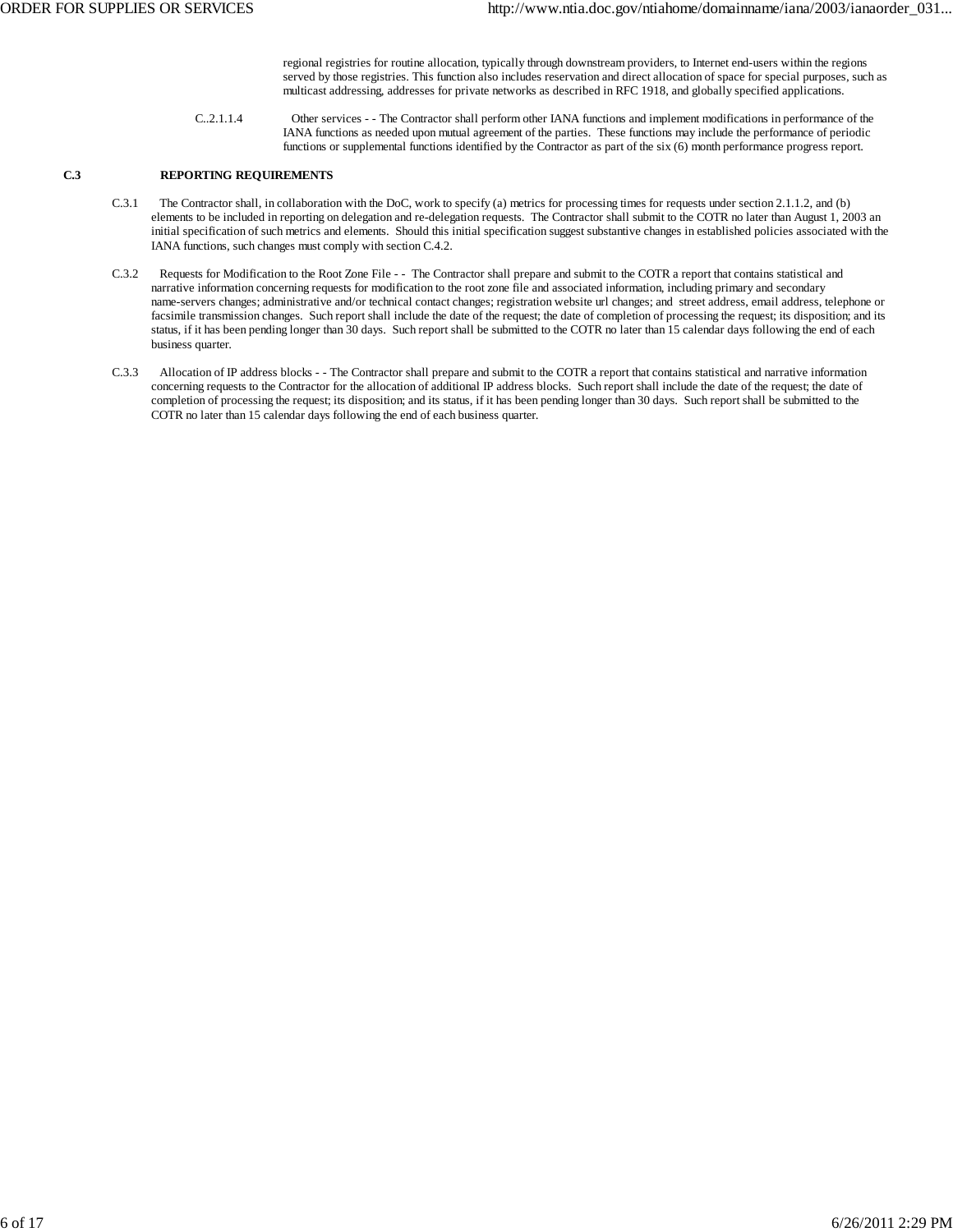- C.3.4 Performance Progress Report - The Contractor shall prepare and submit to the COTR a performance progress report every six (6) months after purchase order award that contains statistical and narrative information on the performance of the IANA functions during the previous six (6) month period. The report shall include a summary of the major work performed for each of the functions during the previous six (6) month period, including technical status, major events, problems encountered, and any projected significant changes related to the performance of the functions.
- C.3.5 Final Report - The Contractor shall prepare and submit a final report on the performance of the IANA functions that documents standard operating procedures, including a description of the techniques, methods, software, and tools employed in the performance of the IANA functions. This report shall be submitted to the COTR no later than thirty days after expiration of the purchase order.

### **C.4 PERFORMANCE EXCLUSIONS**

- C.4.1 This purchase order, in itself, does not authorize modifications, additions, or deletions to the root zone file or associated information that constitute delegation or re-delegation of top level domains. (This purchase order does not alter root system responsibilities as set forth in Amendment 11 of the Cooperative Agreement NCR-9218742 between the DoC and VeriSign, Inc.)
- C.4.2 This purchase order, in itself, does not authorize the Contractor to make material changes in established methods associated with the performance of the IANA functions. Procedures for policy development will remain the subject of the Joint Project Agreement (JPA) entitled "Memorandum of Understanding between the U.S. Department of Commerce and the Internet Corporation for Assigned Names and Numbers," dated November 25, 1998, as amended. Policy development procedures developed pursuant to the JPA may result in the adoption of new or changed policies concerning Internet technical management functions. To the extent such policies require alterations in the manner in which the IANA functions are performed, those alterations may be implemented upon mutual agreement of the parties.
- C.4.3 Contractor's obligation to perform the IANA functions shall not be conditioned on the existence of any agreement between the Contractor and any third party.

# **D Section D - Packaging and Marking**

All deliverables required by this order shall be submitted in accordance with Section F.

# **E Section E - Inspection and Acceptance**

# **INSPECTION AND ACCEPTANCE**

| CAR Clause Number | Title                     | Date       |
|-------------------|---------------------------|------------|
| 1352.246-70       | Inspection and Acceptance | March 2000 |

Final inspection and acceptance of all work performed, reports, and other deliverables will be performed by the Technical Representative identified in Section G at the place of delivery.

| F |  |  | <b>Section F-Deliveries and Performance</b> |
|---|--|--|---------------------------------------------|
|   |  |  |                                             |

| F.1 | PERIOD OF PERFORMANCE    |                       |            |
|-----|--------------------------|-----------------------|------------|
|     | <b>CAR Clause Number</b> | Title                 | Date       |
|     | 1352.215-70              | Period of Performance | March 2000 |

The period of performance for this requirement is as follows:

 Base Period (April 1, 2003 – September 30 , 2003) Option Period 1 (October 1, 2003 – September 30, 2004) Option Period 2 (October 1, 2004 – September 30, 2005) Option Period 3 (October 1, 2005 – March 31, 2006)

# **F.2 PLACE OF PERFORMANCE**

All work shall be performed by the Contractor at the Contractor's facility.

# **F.3 DISTRIBUTION OF DELIVERABLES**

The Contractor shall submit copies of all deliverables specified below as follows:

| COTR                | 1 Copy |
|---------------------|--------|
| Contracting Officer | 1 Copy |

# **F.4 DELIVERABLES**

| Deliverable<br>Initial Specification of Metrics and Elements | Due Date<br>August 1, 2003                                                                            |
|--------------------------------------------------------------|-------------------------------------------------------------------------------------------------------|
| Report - Root Zone File Modifications Report                 | $Quarterly - 15$ calendar days following the end of each business quarter                             |
| Report - Allocation of Additional IP Address Blocks          | Quarterly $-15$ calendar days following the end of each business quarter                              |
| Performance Progress Reports                                 | Every six months (the first report is due six months after award of this order)                       |
| Final Report                                                 | 30 days after expiration of the base period and 30 days after the expiration of each<br>option period |

## **F.5 GOVERNMENT RIGHTS TO DELIVERABLES**

All deliverables provided under this task order become the property of the U.S. Government.

#### **F.6 GOVERNMENT REVIEW OF DELIVERABLES**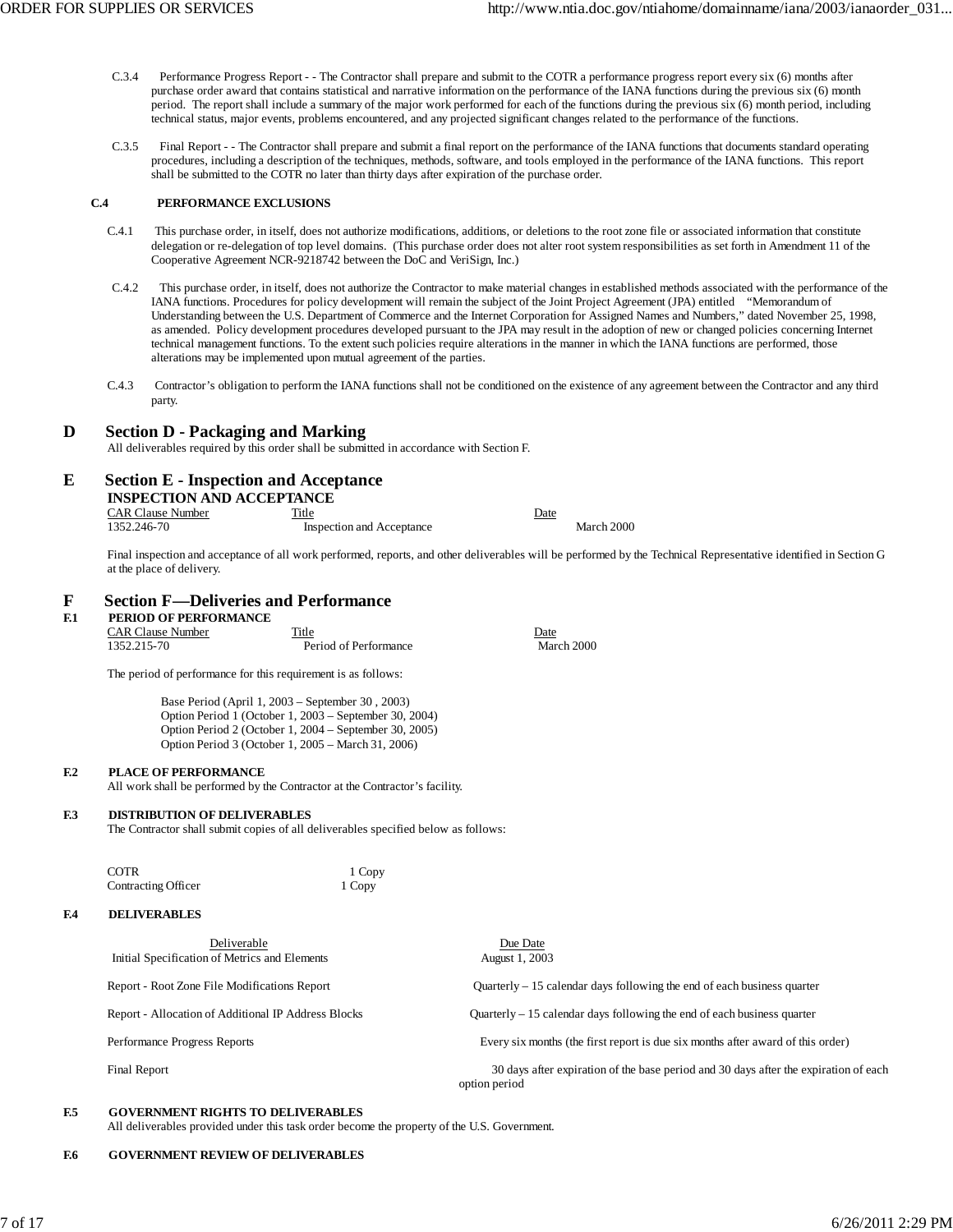The Government shall review deliverables and determine acceptability. Any deficiencies shall be corrected by the Contractor and resubmitted to the Government within seven (7) workdays after notification.

#### **F.7 REQUIRED DELIVERABLES**

The Contractor shall transmit all deliverables so that the deliverables are received by the parties listed above on or before the indicated due dates.

# **G SECTION G - Contract Administration Data**

# **G.1 CONTRACTING OFFICER'S AUTHORITY**

| <b>CAR Clause Number</b> | Title                           | Date       |
|--------------------------|---------------------------------|------------|
| 1352.201-70              | Contracting Officer's Authority | March 2000 |

The Contracting Officer is the only person authorized to make or approve any changes in any of the requirements of this contract and not withstanding any provisions contained elsewhere in this contract, the said authority remains solely in the Contracting Officer. In the event the Contractor makes any changes at the direction of any person other than the Contracting Officer, the change will be considered to have been made without authority and no adjustment will be made in the contract terms and conditions, including price.

# **G.2 CONTRACTING OFFICER'S TECHNICAL REPRESENTATIVE (COTR)**

| a. | <b>CAR Clause Number</b> | Title                                                                                                                                                                                                                                                                      | Date       |  |
|----|--------------------------|----------------------------------------------------------------------------------------------------------------------------------------------------------------------------------------------------------------------------------------------------------------------------|------------|--|
|    | 1352.201-71              | Contracting Officer's Technical                                                                                                                                                                                                                                            | March 2000 |  |
|    |                          | Representative                                                                                                                                                                                                                                                             |            |  |
|    |                          | Ms. Cathy Handley is hereby designated as the Contracting Officer's Technical Representative (COTR). The COTR may be changed at any<br>time by the Government without prior notice to the Contractor by a unilateral modification to the contract. The COTR is located at: |            |  |

| COTR    | Address:                     | National Telecommunications and Information Administration |
|---------|------------------------------|------------------------------------------------------------|
|         | 1401 Constitution Avenue, NW |                                                            |
|         | Room 4701                    |                                                            |
|         | Washington, D.C. 20230       |                                                            |
| Phone:  | $(202)$ 482-1866             |                                                            |
| E-mail: | CHANDLEY@ntia.doc.gov        |                                                            |

ii. The responsibilities and limitations of the COTR are as follows:

- (1) The COTR is responsible for the technical aspects of the project and serves as technical liaison with the Contractor. The COTR is also responsible for the final inspection and acceptance of all reports and such other responsibilities as may be specified in the contract.
- (2) The COTR is not authorized to make any commitments or other wise obligate the Government or authorize any changes, which affect the contract price, terms, or conditions. Any contractor requests for changes shall be referred to the Contracting Officer. No such changes shall be made without the expressed prior authorization of the Contracting Officer.
- b. The COTR is responsible for: receiving all deliverables; inspecting and accepting supplies or services provided hereunder in accordance with the terms and conditions of this contract; providing direction to the contractor, which clarifies the contract effort, fills in details or otherwise serves to accomplish the contractual Scope of Work; evaluating performance; and certifying all invoices/vouchers for acceptance of the supplies or services furnished for payment prior to forwarding to the Contracting Officer.

# **H SECTION H - Special Contract Requirements**

| H.1 | ORGANIZATIONAL CONFLICT OF INTEREST |                                     |            |  |
|-----|-------------------------------------|-------------------------------------|------------|--|
|     | <b>CAR Clause Number</b>            | Title                               | Date       |  |
|     | 1352.209-71                         | Organizational Conflict of Interest | March 2000 |  |

 a. The Contractor warrants that, to the best of the Contractor's knowledge and belief, there are no relevant facts or circumstances which would give rise to an organizational conflict of interest, as defined in FAR Subpart 9.5, or that the Contractor has disclosed all such relevant information.

 b. The Contractor agrees that if an actual or potential organizational conflict of interest is discovered after award, the Contractor will make a full disclosure in writing to the Contracting Officer. This disclosure shall include a description of actions which the Contractor has taken or proposes to take, after consultation with the Contracting Officer, to avoid, mitigate, or neutralize the actual or potential conflict.

 c. Remedies - The Contracting Officer may terminate this contract for convenience, in whole or in part, if it deems such termination necessary to avoid an organizational conflict of interest. If the Contractor was aware of a potential organizational conflict of interest prior to award or discovered an actual or potential conflict after award and did not disclose or misrepresented relevant information to the Contracting Officer, the Government may terminate the contract for default, debar the Contractor for Government contracting, or pursue such other remedies as may be permitted by law or this contract.

 d. The Contractor further agrees to insert provisions which shall conform substantially to the language of this clause, including the paragraph (d), in any subcontract or consultant agreement hereunder.

# **I Section I – Contract Clauses**

#### **I.1 CLAUSES INCORPORATED IN FULL TEXT**

**52.213-4 Terms and Conditions-Simplified Acquisitions (Other Than Commercial Items**).

Terms and Conditions-Simplified Acquisitions (Other Than Commercial Items) (Sept 2002)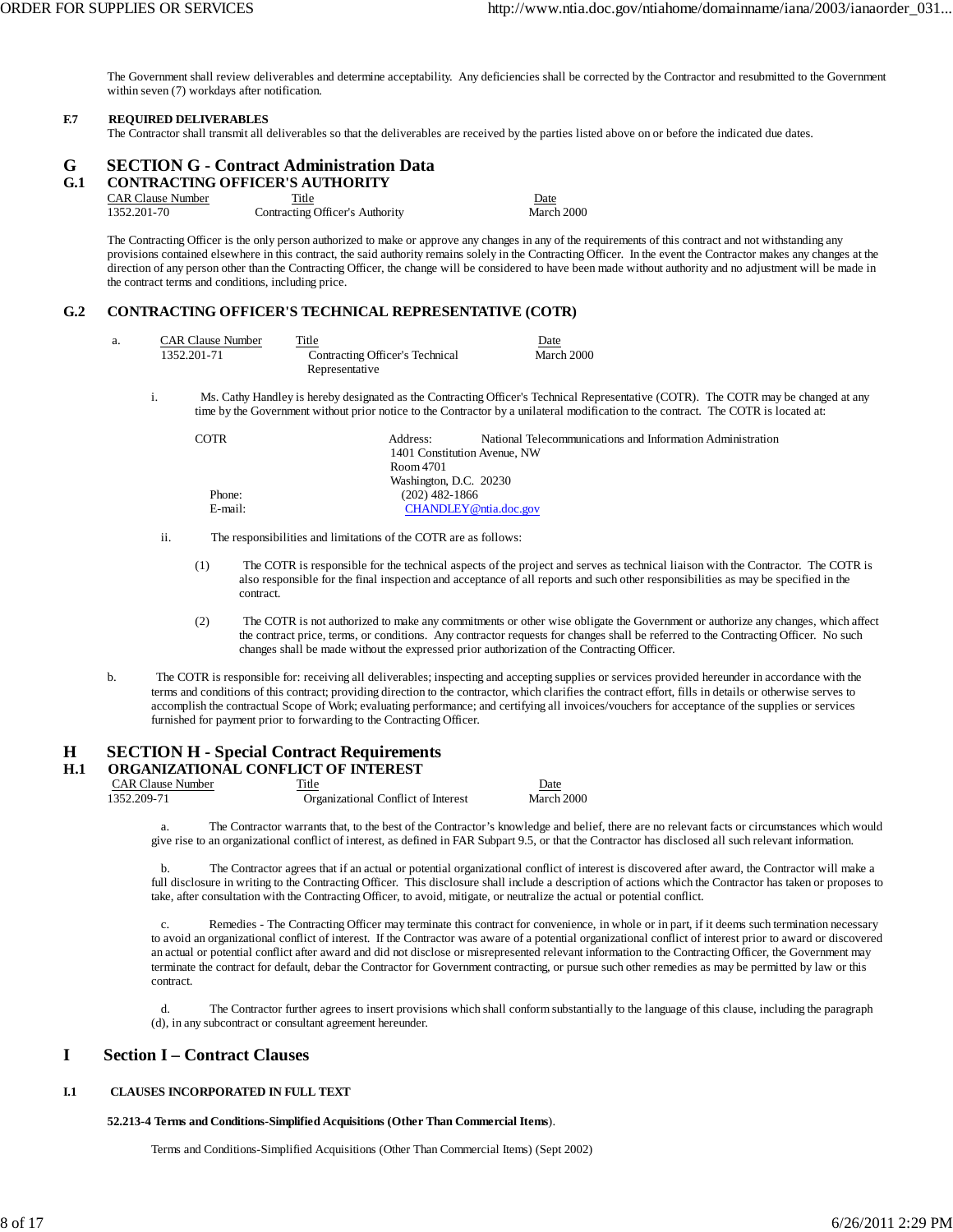- (a) The Contractor shall comply with the following Federal Acquisition Regulation (FAR) clauses that are incorporated by reference:
	- (1) The clauses listed below implement provisions of law or Executive order:
		- (i) 52.222-3, Convict Labor (Aug 1996) (E.O. 11755).
		- (ii) 52.222-21, Prohibition of Segregated Facilities (FEb 1999) (E.O.
		- 11246).
			- (iii) 52.222-26, Equal Opportunity (Apr 2002) (E.O. 11246).
				- (iv) 52.225-13, Restrictions on Certain Foreign Purchases (JUly 2000) (E.O.'s 12722, 12724, 13059,
					- 13067, 13121, and 13129).
			- (v) 52.233-3, Protest After Award (Aug 1996) (31 U.S.C. 3553).
	- (2) Listed below are additional clauses that apply:
		- (i) 52.232-1, Payments (Apr 1984).
		- (ii) 52.232-8, Discounts for Prompt Payment (Feb 2002).
		- (iii) 52.232-11, Extras (Apr 1984).
		- (iv) 52.232-25, Prompt Payment (Feb 2002).
		- (v) 52.233-1, Disputes (July 2002).
		- (vi) 52.244-6, Subcontracts for Commercial Items (Dec 2001).
		- (vii) 52.253-1, Computer Generated Forms (Jan 1991).
- (b) The Contractor shall comply with the following FAR clauses, incorporated by reference, unless the circumstances do not apply:
	- (1) The clauses listed below implement provisions of law or Executive order:
		- (i) 52.222-19, Child Labor-Cooperation with Authorities and Remedies (Sept 2002) (E.O. 13126). (Applies to contracts for supplies exceeding the micro-purchase threshold.)
		- (ii) 52.222-20, Walsh-Healey Public Contracts Act (DEc 1996) (41 U.S.C. 35-45) (Applies to supply contracts over \$10,000 in the United States, Puerto Rico, or the U.S. Virgin Islands).
		- (iii) 52.222-35, Equal Opportunity for Special Disabled Veterans, Veterans of the Vietnam Era, and Other Eligible Veterans (Dec 2001) (38 U.S.C. 4212) (Applies to contracts of \$25,000 or more).
		- (iv) 52.222-36, Affirmative Action for Workers with Disabilities (JUne 1998) (29 U.S.C. 793). (Applies to contracts over \$10,000, unless the work is to be performed outside the United States by employees recruited outside the United States.) (For purposes of this clause, United States includes the 50 States, the District of Columbia, Puerto Rico, the Northern Mariana Islands, American Samoa, Guam, the U.S. Virgin Islands, and Wake Island.)
		- (v) 52.222-37, Employment Reports on Special Disabled Veterans, Veterans of the Vietnam Era, and Other Eligible Veterans (Dec 2001) (38 U.S.C. 4212) (Applies to contracts of \$25,000 or more).
		- (vi) 52.222-41, Service Contract Act of 1965, As Amended (MAy 1989) (41 U.S.C. 351, et seq.) (Applies to service contracts over \$2,500 that are subject to the Service Contract Act and will be performed in the United States, District of Columbia, Puerto Rico, the Northern Mariana Islands, American Samoa, Guam, the U.S. Virgin Islands, Johnston Island, Wake Island, or the outer continental shelf lands).
		- (vii) 52.223-5, Pollution Prevention and Right-to-Know Information (Apr 1998) (E.O. 12856) (Applies to services performed on Federal facilities).
		- (viii) 52.225-1, Buy American Act-Supplies (May 2002) (41 U.S.C. 10a 10d) (Applies to contracts for supplies, and to contracts for services involving the furnishing of supplies, for use within the United States if the value of the supply contract or supply portion of a service contract exceeds the micro-purchase threshold and the acquisition-
			- (A) Is set aside for small business concerns; or
				- (B) Cannot be set aside for small business concerns (see 19.502-2), and does not exceed \$25,000).
		- (ix) 52.232-33, Payment by Electronic Funds Transfer-Central Contractor Registration (MAy 1999). (Applies when the payment will be made by electronic funds transfer (EFT) and the payment office uses the Central Contractor Registration (CCR) database as its source of EFT information.)
		- (x) 52.232-34, Payment by Electronic Funds Transfer-Other than Central Contractor Registration (MAy 1999). (Applies when the payment will be made by EFT and the payment office does not use the CCR database as its source of EFT information.)
		- (xi) 52.247-64, Preference for Privately Owned U.S.-Flag Commercial Vessels (June 2000) (46 U.S.C. 1241). (Applies to supplies transported by ocean vessels.)
	- (2) Listed below are additional clauses that may apply:
		- (i) 52.209-6, Protecting the Government's Interest When Subcontracting with Contractors Debarred, Suspended, or Proposed for Debarment (July 1995) (Applies to contracts over \$25,000).
		- (ii) 52.211-17, Delivery of Excess Quantities (Sept 1989) (Applies to fixed-price supplies).
		- (iii) 52.247-29, F.o.b. Origin (June 1988) (Applies to supplies if delivery is f.o.b. origin).
		- (iv) 52.247-34, F.o.b. Destination (Nov 1991) (Applies to supplies if delivery is f.o.b. destination).
- (c) FAR 52.252-2, Clauses Incorporated by Reference (Feb 1998). This contract incorporates one or more clauses by reference, with the same force and effect as if they were given in full text. Upon request, the Contracting Officer will make their full text available. Also, the full text of a clause may be accessed electronically at this/these address(es):

www.arnet.gov

- 
- (d) Inspection/Acceptance. The Contractor shall tender for acceptance only those items that conform to the requirements of this contract. The Government reserves

the right to inspect or test any supplies or services that have been tendered for acceptance. The Government may require repair or replacement of nonconforming

supplies or re-performance of nonconforming services at no increase in contract price. The Government must exercise its post-acceptance rights-

- (1) Within a reasonable period of time after the defect was discovered or should have been discovered; and
- (2) Before any substantial change occurs in the condition of the item, unless the change is due to the defect in the item. (e) Excusable delays. The Contractor shall be liable for default unless nonperformance is caused by an occurrence beyond the reasonable control of the Contractor and without its fault or negligence, such as acts of God or the public enemy, acts of the Government in either its sovereign or contractual capacity, fires, floods, epidemics, quarantine restrictions, strikes, unusually severe weather, and delays of common carriers. The Contractor shall notify the Contracting Officer in writing as soon as it is reasonably possible after the commencement of any excusable delay, setting forth the full particulars in connection therewith, shall remedy such occurrence with all reasonable dispatch, and shall promptly give written notice to the Contracting Officer of the
- cessation of such occurrence. (f) Termination for the Government's convenience. The Government reserves the right to terminate this contract, or any part hereof, for its sole convenience. In the event of such termination, the Contractor shall immediately stop all work hereunder and shall immediately cause any and all of its suppliers and subcontractors to cease work. Subject to the terms of this contract, the Contractor shall be paid a percentage of the contract price reflecting the percentage of the work performed prior to the notice of termination, plus reasonable charges that the Contractor can demonstrate to the satisfaction of the Government, using its standard record keeping system, have resulted from the termination. The Contractor shall not be required to comply with the cost accounting standards or contract cost principles for this purpose. This paragraph does not give the Government any right to audit the Contractor's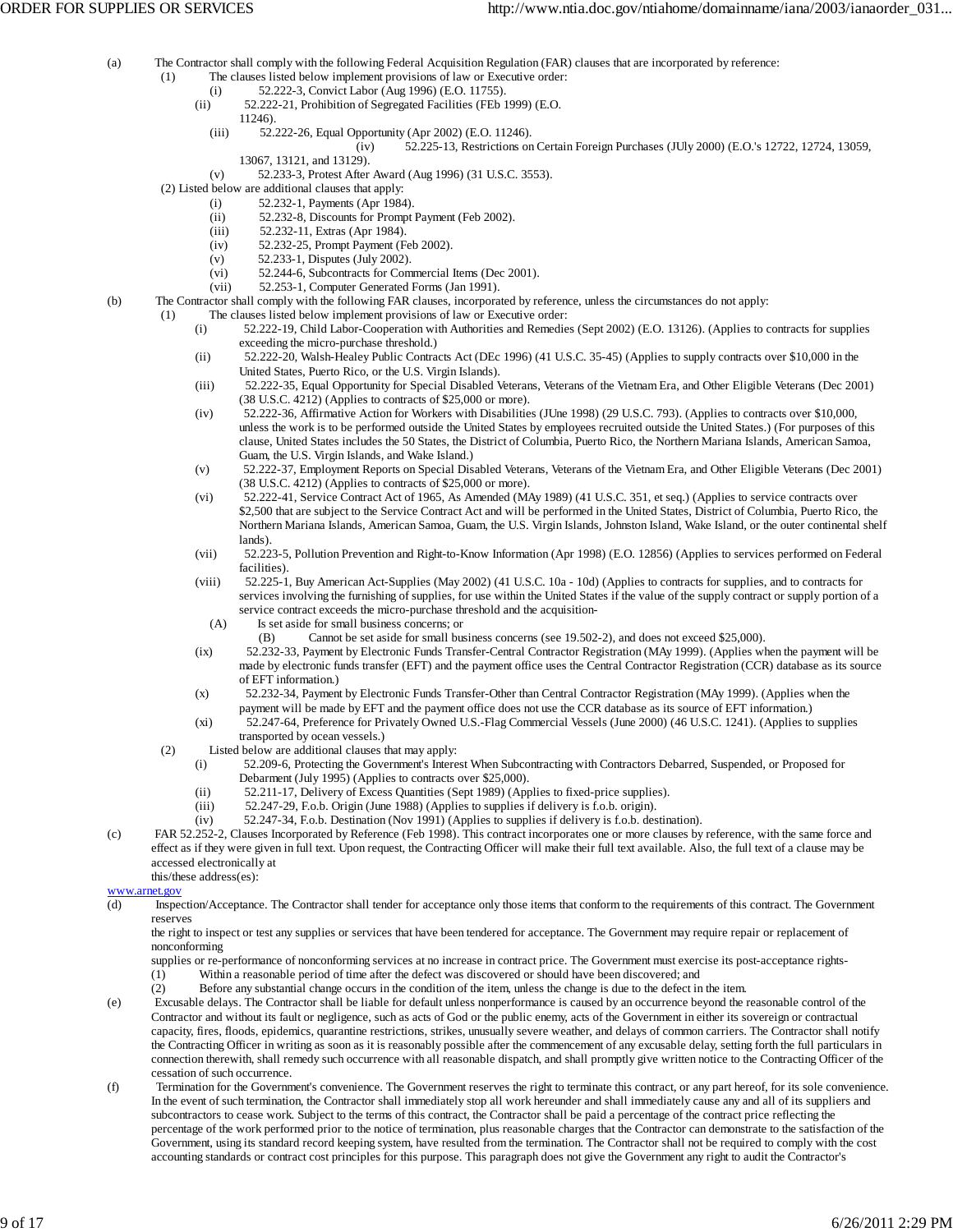records. The Contractor shall not be paid for any work performed or costs incurred that reasonably could have been avoided.

(g) Termination for cause. The Government may terminate this contract, or any part hereof, for cause in the event of any default by the Contractor, or if the **Contractor** 

fails to comply with any contract terms and conditions, or fails to provide the Government, upon request, with adequate assurances of future performance. In the

event of termination for cause, the Government shall not be liable to the Contractor for any amount for supplies or services not accepted, and the Contractor shall be liable to the Government for any and all rights and remedies provided by law. If it is determined that the Government improperly terminated this contract for default, such termination shall be deemed a termination for convenience.

(h) Warranty. The Contractor warrants and implies that the items delivered hereunder are merchantable and fit for use for the particular purpose described in this

(End of clause)

#### **52.217-8 Option to Extend Services**.

contract.

As prescribed in 17.208(f), insert a clause substantially the same as the following:

Option to Extend Services (Nov 1999)

The Government may require continued performance of any services within the limits and at the rates specified in the contract. These rates may be adjusted only as a result of revisions to prevailing labor rates provided by the Secretary of Labor. The option provision may be exercised more than once, but the total extension of performance hereunder shall not exceed 6 months. The Contracting Officer may exercise the option by written notice to the Contractor within 30 days.

(End of clause)

#### **52.217-9 Option to Extend the Term of the Contract.**

Option to Extend the Term of the Contract (Mar 2000)

(a) The Government may extend the term of this contract by written notice to the Contractor within 30 days prior to the expiration of the current performance period; provided that the Government gives the Contractor a preliminary written notice of its intent to extend at least 60 days before the contract expires. The preliminary notice does not commit the Government to an extension.

(b) If the Government exercises this option, the extended contract shall be considered to include this option clause.

(c) The total duration of this contract, including the exercise of any options under this clause, shall not exceed 3 years and 6 months.

(End of clause)

#### **I.2 CLAUSES INCORPORATED BY REFERENCE**

| 52.252-2  | Clauses Incorporated by Reference           | Feb 1998 |
|-----------|---------------------------------------------|----------|
| 52.227-1  | Authorization and Consent                   | Jul 1995 |
| 52.227-2  | Notice and Assistance Regarding Patent and  | Aug 1996 |
|           | Copyright Infringement                      |          |
| 52.227-11 | Patent Rights – Retention by the Contractor | Jun 1997 |
|           | (Short Form)                                |          |
| 52.227-14 | Rights in Data – General                    | Jun 1987 |
| 52.227-14 | Rights in Data – General – Alternate I      | Jun 1987 |
| 52.227-14 | Rights in Data - General - Alternate II     | Jun 1987 |
| 52.227-14 | Rights in Data – General – Alternate III    | Jun 1987 |
| 52.227-14 | Rights in Data – General – Alternate V      | Jun 1987 |
| 52.227-16 | <b>Additional Data Requirements</b>         | Jun 1987 |
|           |                                             |          |

# **J Section J – Attachments**

None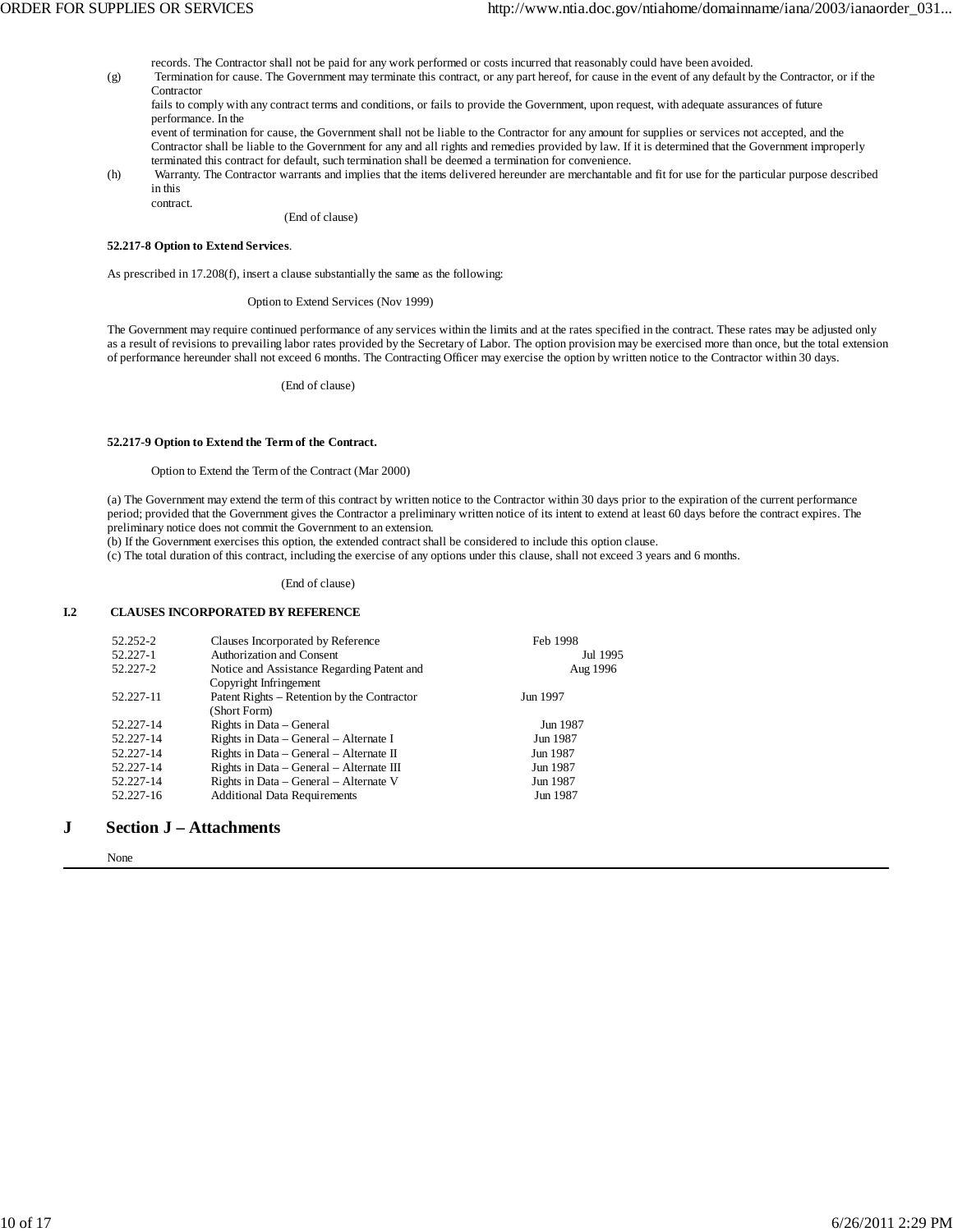#### **Response to Request for Quotation Number DG1335-03-RQ-0030**

In response to Request for Quotation (RFQ) Number DG1335-03-RQ-0030, the Internet Corporation for Assigned Names and Numbers (ICANN) submits the following proposal:

#### **A. Summary.**

In November 1998, the United States Government began the transition of the responsibility for performing various technical Internet-coordination functions—which the United States Government and its contractors previously performed—to private-sector management. The transition is proceeding under a Memorandum of Understanding (MoU) between the United States Department of Commerce and ICANN, under which the parties are jointly designing, developing, and testing mechanisms that should be in place and the steps necessary to transition these responsibilities to a private-sector not-for-profit entity. Once testing is successfully completed, it is contemplated that management of the DNS will be transitioned to the mechanisms, methods, and procedures designed and developed under the MoU.

The RFQ covers the continued operation during the transition process of the Internet Assigned Numbers Authority (the IANA), one important part of the functions involved in the transition to private-sector management. In particular, the IANA functions involve implementation aspects of the Internet-coordination policies that are established according to the private-sector mechanisms that are being developed under the MoU. The purpose of the RFQ is to ensure the seamless performance of these key coordination functions as the transition proceeds.

ICANN is uniquely well-suited to perform the IANA functions during the transition. To ensure continued stable operation of the Internet, it is important that the IANA functions be performed in a manner that blends smoothly from the former (US-Government) regime to the emerging (private-sector) regime. Because ICANN serves as the forum for designing, developing, and testing the mechanisms for the performance of these Internet-coordination functions—both the development of the relevant policies and the execution of those policies—it is uniquely positioned to ensure the provision of the IANA functions is smoothly adapted to the transition.

From a technical perspective as well, ICANN is ideally suited to ensure the continued smooth operation of the IANA functions. By a transition agreement entered in late 1998, ICANN secured from the University of Southern California (which had performed the IANA functions for over twenty years) the resources, methods, and intellectual property necessary to perform this interdependent set of vital functions. In the four years since then, the requirements for the IANA functions have expanded and evolved with the Internet, and ICANN has continually refined and improved the methods employed to operate the IANA functions to ensure that it continues to provide the platform for stable Internet operation through useful, efficient, and convenient coordination services.

One very important way in which the Internet has evolved over the last several years is the constantly increasing diversity of stakeholders that have important interests in the coordination process. The Internet is no longer an academic and research network focused in a single country; it is now a ubiquitous global communications medium for commerce, research, education, and cultural and other expressive activities. This evolution has resulted in governments, commercial interests, and others joining the technical community as essential stakeholders to be served by the IANA functions. As a result, there has been a steadily increasing diversity of interests and needs to be accommodated in performing the IANA's coordination role.

ICANN's institutional design is uniquely suited to address the evolving requirements of the IANA functions. ICANN has established relationships with the entities responsible for the Internet's technical operations (gTLD registry operators, sponsors, and registrars; ccTLD managers; Regional Internet (IP Address) Registries; the IETF and other Internet standards-development organizations; root-nameserver operators; and Internet service providers) as well as governments, commercial interests, non-commercial organizations, and others that have come to depend on the Internet. ICANN's alliances with these entities allow it to call on their cooperative assistance in addressing increasingly complex coordination issues (such as the challenges presented by conflicting views over ccTLD delegations), thereby leveraging ICANN's resources to address the continually evolving coordination tasks the IANA must perform.

The broad-based support within the Internet community also gives ICANN a sound financial basis for performing the IANA functions in the long term. ICANN has secured long-term commitments of funding from registries and registrars adequate to support its Internet-coordination activities, including the performance of the IANA functions. As ICANN and the Internet evolve together, an increasing number of registries and registrars have joined in these commitments. These commitments have allowed ICANN to provide the IANA functions without charging any fees for services in the past, and the long-term funding base is expected to allow ICANN to continue to provide the IANA functions without charging fees for services throughout the term of contract contemplated by the RFQ.

#### **B. Description of ICANN, its Experience, and its Capabilities.**

1. Role of ICANN in Internet Coordination. ICANN was formed in 1998 by Internet stakeholders in response to the US Government=s announcement, in its Statement of Policy on Management of Internet Names and Addresses, 63 Fed. Reg. 31741 (10 June 1998) (usually known as the AWhite Paper@) of its intention to privatize Internet-coordination activities historically performed by the US Government and its contractors, including the IANA functions that are the subject of the RFQ. ICANN is a California non-profit public-benefit corporation that works to develop and implement Internet-coordination policies though consensus-based processes.

In 2002, ICANN underwent an intensive community-based effort to evaluate its structures and processes and refine them to best meet the Internet community's evolving needs and expectations. As a result of this effort, ICANN developed the following clarified mission statement that was broadly endorsed by the Internet stakeholders that participate in ICANN:

# **MISSION**

The mission of The Internet Corporation for Assigned Names and Numbers ("ICANN") is to coordinate, at the overall level, the global Internet's systems of unique identifiers, and in particular to ensure the stable and secure operation of the Internet's unique identifier systems. In particular, ICANN:

- 1. Coordinates the allocation and assignment of the three sets of unique identifiers for the Internet, which are
	- a. Domain names (forming a system referred to as "DNS");
	- b. Internet protocol ("IP") addresses and autonomous system ("AS") numbers; and
	- c. Protocol port and parameter numbers.
- 2. Coordinates the operation and evolution of the DNS root name server system.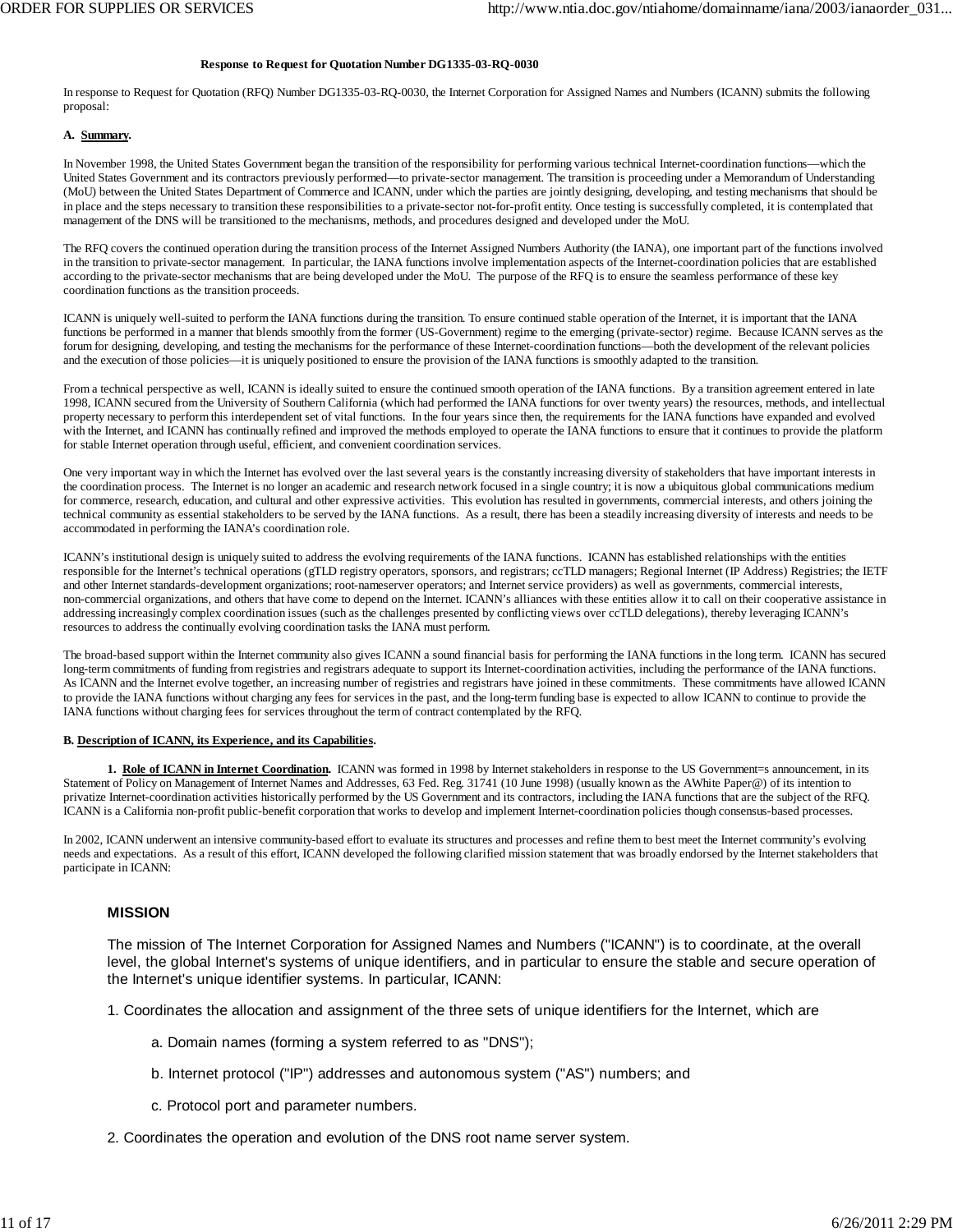# 3. Coordinates policy development reasonably and appropriately related to these technical functions.

The IANA functions that are the subject of the RFQ encompass the execution of parts 1 and 2 of this mission statement:

| <b>RFO</b> Statement of Work                               | <b>ICANN Mission</b>                                            |
|------------------------------------------------------------|-----------------------------------------------------------------|
| C.2.1.1.1 Coordinate the assignment of technical protocol  | 1c. Coordinates Protocol port and parameter numbers.            |
| parameters.                                                |                                                                 |
| C.2.1.1.2 Perform administrative functions associated with | 1a. Coordinates  Domain names (forming a system                 |
| root management.                                           | referred to as "DNS").                                          |
|                                                            | 2. Coordinates the operation and evolution of the DNS root      |
|                                                            | name server system.                                             |
| C.2.1.1.3 Allocate Internet Numbering Resources.           | 1b. Coordinates Internet protocol ("IP") addresses and          |
|                                                            | autonomous system ("AS") numbers.                               |
| C.2.1.1.4 Other services [upon mutual agreement of the     | The mission of [ICANN] is to coordinate, at the overall         |
| parties].                                                  | level, the global Internet's systems of unique identifiers, and |
|                                                            | in particular to ensure the stable and secure operation of the  |
|                                                            | Internet's unique identifier systems.                           |

Thus, ICANN's mission is targeted to perform Internet-coordination activities, including those encompassed in the RFQ's statement of work.

In addition to developing a sharpened statement of ICANN's mission, the 2002 evaluation and reform process focused on enhancing ICANN's structures and processes for stakeholder participation and input. Under these enhancements, ICANN is to be composed of three community-based supporting organizations and several advisory committees. These supporting organizationsBknown as the Address Supporting Organization (ASO), the Country-Code Names Supporting Organization (ccNSO), and the Generic Names Supporting Organization (GNSO)Bare responsible for developing recommendations in their respective areas of expertise:

- ! The ASO has four members: the four Regional Internet Registries (APNIC, ARIN, LACNIC, and RIPE NCC) that have been delegated responsibility by the IANA for routine allocation and assignment within their respective regions. These four organizations select members of the ASO=s Address Council, which is responsible for developing consensus-based recommended policies concerning the operation, assignment and management of Internet Numbering Resources (IP addresses and autonomous system numbers).
- ! The GNSO consists of a Council selected by six constituencies representing entities involved in using and operating the domain-name system. The GNSO is responsible for developing consensus-based recommendations on policy issues relating to the generic top-level domains.
- The ccNSO, which is still in the formation process, will be responsible for policy-related activities relevant to country-code top-level domains, specifically (1) developing policy recommendations to the ICANN Board; and (2) nurturing consensus across the ccNSO's constituencies, including the name-related activities of ccTLDs. The structure and processes of the ccNSO are currently the subject of extensive consultation and development throughout the ccTLD managers and other affected stakeholders, led by a ccNSO Assistance Group, which has published for comment ten reports and related documents.

ICANN=s supporting organizations provide mechanisms for close cooperation with, and input by, the broad range of entities concerned with the maintenance and improvement of the Internet=s technical coordination. The input and assistance these supporting organizations provide not only effective community-based mechanisms for development of coordination policies, but also a collaborative environment that assists in the execution of those policies (i.e. the performance of the IANA functions).

ICANN also includes several active advisory committees, which contribute significantly to ICANN's ability to effectively perform the IANA functions in a manner that is responsive to the Internet's evolving needs. These committees are:

- Governmental Advisory Committee. The GAC is open to participation by all national governments and certain multinational organizations (including the European Union, the World Intellectual Property Organization, the Organization for Economic Cooperation and Development, and the International Telecommunications Union). Governments of over forty countries with significant use of the Internet participate regularly in the GAC, and the GAC has had interactions with 179 national governments and public authorities.
	- ICANN has benefited greatly from its association with governments through the GAC, and those benefits are particularly relevant to ICANN's unique ability to perform the IANA functions. For example, one of the GAC's major accomplishments has been its issuance, in February 2000, of Principles for the Delegation and Administration of ccTLDs. These principles, which state best practices for ccTLD managers, ICANN, and governments in connection with ccTLD delegation and administration, have given important guidance to those parties. On many occasions, members of the Governmental Advisory Committee have served as important resources in assisting ICANN in making contact with governments concerning ccTLD matters, as well as in counseling governments and ccTLD managers on ccTLD-related practices that will promote stable and secure Internet coordination.
- · Root-Server System Advisory Committee. This committee consists of the operators of the thirteen root nameservers as well as other personnel involved in Internet-infrastructure management. The RSSAC has a liaison from the Internet Architecture Board. The RSSAC considers and provides advice on the operational requirements of root nameservers, including security and performance matters concerning the root-nameserver system. The RSSAC's advice is particularly useful to ICANN in providing guidance regarding how particular root-zone-management practices affect performance of the root-nameserver system. For example, the RSSAC is currently engaged in formulating advice concerning inclusion of IPv6 glue in the root zone.
- Security and Stability Advisory Committee. This committee consists of technical experts drawn from gTLD and ccTLD registries, gTLD registrars, RIRs, and the IETF community. It is responsible for advising on matters relating to the security and integrity of the Internet's naming and address allocation systems. Its projects also contribute to ICANN's ability to soundly perform the IANA functions. For example, it is currently conducting a review, with participation of ccTLD managers and IANA personnel, of the IANA's procedures for review of nameserver change requests.
- · At-Large Advisory Committee. This committee is responsible for providing advice on the activities of ICANN, insofar as they relate to the interests of individual Internet users. It is an important vehicle for the informed participation by users in ICANN.

ICANN also benefits from the support of a Technical Liaison Group (TLG), which consists of the principal standards-development organizations involved in developing Internet protocols: the Internet Engineering Task Force (IETF), the World Wide Web Consortium (W3C), the European Telecommunications Standards Institute (ETSI), and the International Telecommunication Union=s Telecommunication Standardization Sector (ITU-T). These organizations have agreed to be available to provide technical advice on specific matters pertinent to ICANN's activities.

ICANN also recently introduced more structured procedures for taking advantage of existing expertise that resides in the public or private sector but outside of ICANN. These procedures are not yet tested, but it is expected that they will expand ICANN's access to specialized expertise, which is likely also to assist in performance of the IANA functions.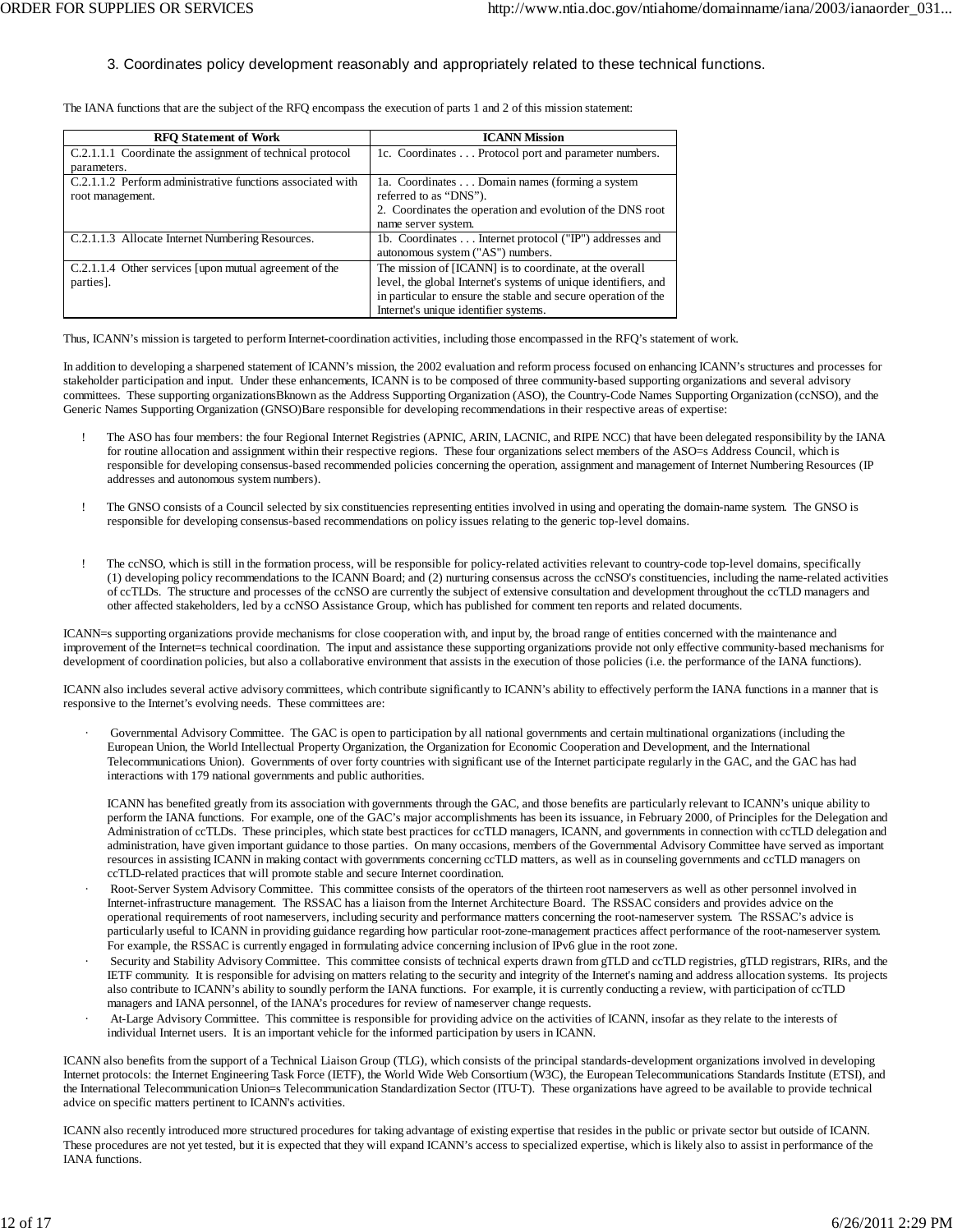**2. Facilities.** ICANN operates from facilities subleased from, and in the same building as, USC-ISI. Thus, ICANN benefits from proximity to the technical resources of USC-ISI, including its many employees with institutional memory of many years of the IANA=s operations.

ICANN operates primarily with its own information processing system although, by contractual arrangement with USC-ISI, it also has access to that organization=s computer center. Under its agreements with USC-ISI, ICANN has acquired the intellectual property used by USC-ISI in performing the IANA functions.

ICANN's proximity to USC-ISI is particularly beneficial because of USC-ISI's performance of the RFC Editor function. The protocol-parameter aspects of the IANA functions require close cooperation with the RFC Editor. ICANN's proximity to USC-ISI's operations promotes close relationships with the USC-ISI personnel that perform the RFC Editor function, thereby improving the coordination between the IANA and RFC Editor.

**3. Financial Capabilities.** As a non-profit organization, ICANN operates on a cost-recovery basis. Over the last four years, the Internet community has developed a framework for financial support of ICANN from diverse sources including gTLD registry operators and registrars; ccTLD managers; and IP address registries. Each year, a consultative budget process occurs in which the representatives funding sources, with opportunity for input from organizational and individual Internet users and the public generally, assess priorities for ICANN's operations and necessary funding levels.

For its 2002-2003 fiscal year, ICANN expects to receive over \$6,500,000 in revenue, of which over \$4,500,000 is generated from long-term contractual support commitments by gTLD and ccTLD registries and registrars. These funding levels are fully adequate to support the continued performance of the IANA functions without cost to the US Government and without establishment of service fees for the coordination activities involved in the IANA functions.

# **C. General Approach to Work.**

ICANN proposes to perform the services under the contract by continuing to build on the techniques for technical coordination of the Internet pioneered by Dr. Jon Postel, as adapted to meet the Internet's evolving needs since ICANN assumed responsibility for the IANA functions in 1999-2000. Dr. Postel's consistently evenhanded treatment of requests for assignments, rigorous application of technical knowledge, meticulous attention to detail, familiarity with the full historical background of the Internet=s development, and efforts to consult broadly in the Internet technical community promoted a tradition of wise and fair handling of the IANA functions that achieved a great measure of stability for the Internet. Although continuous improvement of methods is required to meet the Internet's evolving and expanding coordination needs, ICANN believes that the values pioneered by Dr. Postel form an essential foundation for the successful continuation of the IANA functions.

To realize these values going forward, ICANN has built upon the expertise it received from Dr. Postel=s key co-workers and the intellectual property and other tools he used in performing the IANA functions, and has followed his example in establishing relationships with the key other Internet-coordination entities. In particular, ICANN believes its relationships with the IETF, W3C, ETSI, ITU-T, APNIC, ARIN, LACNIC, RIPE NCC, as well as its continuing relationship with USC-ISI, give it knowledge resources that are very important to continued successful performance of the IANA functions.

Historically, an essential requirement for the successful performance of the IANA functions has been constant consultation with the Internet's stakeholders. In Dr. Postel's era, this consultation was performed mostly in informal ways, but the expanding size and diversity of the Internet has required the addition of more formal consultation structures. The supporting organizations, advisory committees, and other consultative structures established by ICANN pursuant to the MoU provide avenues for consultation that are used extensively in guiding appropriate performance of the IANA functions.

# **D. Organization, Staffing, and Management.**

Currently, the following ICANN staff is devoted to performing the IANA functions:

| Person             | Role                                     | % of FTE       |
|--------------------|------------------------------------------|----------------|
| Michelle S. Cotton | Supervisor of IANA Operations:           | 100            |
|                    | Supervision of IANA functions; IETF      |                |
|                    | liaison                                  |                |
| John Crain         | Senior Technical Officer: Technical      | 30             |
|                    | advice on root management and            |                |
|                    | root-nameserver coordination; liaison to |                |
|                    | root-nameserver operators and Regional   |                |
|                    | <b>Internet Registries</b>               |                |
| Lauren Graham      | Administrative Assistant: Support of     | 20             |
|                    | ccTLD liaison function                   |                |
| Anne-Rachel Inne   | ccTLD Liaison (Acting): Liaison to       | 25             |
|                    | ccTLD managers                           |                |
| Andrew McLaughlin  | Senior Advisor: Assistance in            | $\overline{5}$ |
|                    | assessment of ccTLD relations            |                |
| Jennifer Rodriguez | <b>IANA Administrative Assistant:</b>    | 60             |
|                    | Assistance with protocol-parameter       |                |
|                    | registry maintenance                     |                |
| Theresa Swinehart  | Director of ccNSO Support &              | 75             |
|                    | International Relations: Liaison to      |                |
|                    | ccTLD managers and governments;          |                |
|                    | development of ccTLD relations;          |                |
|                    | analysis of ccTLD redelegation matters   |                |
| Louis Touton       | Vice President and General Counsel:      | 25             |
|                    | Director of Technical Functions and      |                |
|                    | IANA (Acting): Overall supervision of    |                |
|                    | IANA operations and performance of       |                |
|                    | contract; US Government liaison; legal;  |                |
|                    | liaison with gTLD managers               |                |

The above does not include the efforts of ICANN personnel involved in management (including personnel and accounting functions), general technical functions support, and other general overhead.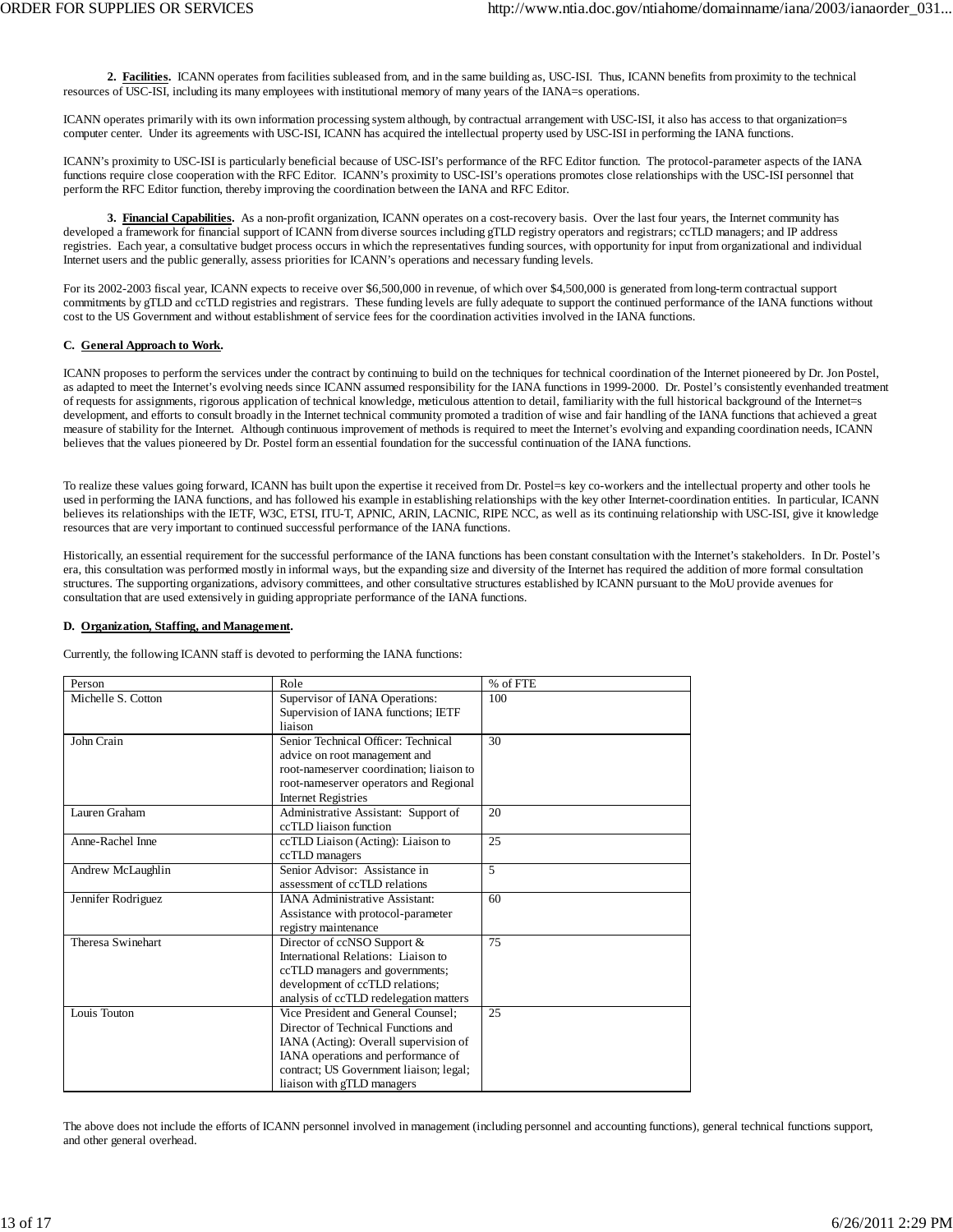ICANN is currently in the process of expanding its staff to meet the goals of the evaluation and reform process that it underwent in 2002. That process will result in an addition of approximately 2 full-time-equivalent employees to the resources shown above that are devoted to the IANA functions.

### **E. Work Plan for Specific Tasks.**

## **1. Coordination of the Assignment of Technical Protocol Parameters.**

One core part of the IANA functions has traditionally been, and continues to be, the assignment of technical parameter values (for example, operation codes, port numbers, object identifiers, protocol numbers, and enterprise numbers) to various entities or applications that must be uniquely identified for stable operation of the Internet. The ICANN team has extensive experience in performing this function.

One essential feature of ICANN=s approach to performing this aspect of the IANA functions is keeping close and constructive working ties with the Internet standardsdevelopment organizations that formulate the standards under which protocol parameters are assigned. To date, most Internet standards have been developed by the Internet Engineering Task Force (IETF) and, to a lesser extent, the World Wide Web Consortium (W3C). In part, ICANN=s ability to maintain close contacts with the appropriate standards-development organizations is reflected in their agreement to serve on ICANN's Technical Liaison Group. In addition to the IETF and W3C, the members of the PSO are the European Telecommunications Standards Institute (ETSI) and the International Telecommunications Union, Telecommunications Standards Sector (ITU-T).

Nearly all the standards for which the IANA currently makes protocol-parameter assignments have been established by the IETF. Assignments under these standards should be made in a manner that is suitable to the IETF. To achieve that goal ICANN and IETF entered a Memorandum of Understanding Concerning the Technical Work of the IANA on 10 March 2000. Under that MoU, IANA assignments of protocol parameters (i.e. assignments not relating to domain names and Numbering Resources) for the IETF-created standards are made as directed by the criteria and procedures specified in Requests for Comments (RFCs), including Proposed, Draft and full Internet Standards and Best Current Practice documents, and any other RFC that calls for IANA assignments. In several cases, the relevant RFCs give unclear or incomplete guidance; ICANN and IETF have been engaged in a joint project over the past three years to develop and document clarified or additional criteria for these situations. In the meantime, protocol-parameter assignments continue to be assigned by the IANA following past and current practice for such assignments, unless otherwise directed by the Internet Engineering Steering Group (IESG).

One important aspect of ICANN's approach to performing the IANA functions is to be closely involved with the IETF=s formulation and publication of standards (including thorough Alast call@ review of standards documents), so that the assignment criteria are appropriately specified by the standard and so that the assignment process can be conducted in a way that makes the standard most effective in achieving its goals. Another important aspect of ICANN's approach is the use of expert advisers from the IETF to provide the IANA guidance when assignment questions not addressed by the expressed language of the standard arise.

A major effort that ICANN has pursued in the protocol-parameter area (in consultation with the IETF) involves clarifying and simplifying the assignment process for those seeking assignments. This has involved improved dissemination of information concerning requirements for assignments (in many cases this requires that the requirements be clarified in consultation with the IETF) and introduction of on-line forms and other tools to guide applicants through the process. Although additional improvements in this respect are ongoing, the process for many types of assignments has already been made significantly more convenient.

In addition to assigning parameter values, the IANA functions also include the important task of making those parameter values publicly available. This is currently done primarily through the well-known iana.org web site by giving web- and ftp-based access to the relevant parameter tables. ICANN holds the registration for the iana.com, iana.net, and iana.org domain names and operates the server at the IANA website. In addition, ICANN has been investigating (in consultation with the IETF community) additional means of disseminating lists of assigned parameter values, including mechanisms that facilitate periodic automated updates.

#### **2. Administrative Functions Associated with Root Management.**

A second important aspect of the IANA functions involves administrative functions associated with management of the authoritative domain-name system (DNS) root. Under the leadership of Dr. Postel, the IANA coordinated the deployment of the DNS (including the root nameserver system) in the mid-1980s. As part of this effort, the IANA undertook the project of delegating approximately 240 country-code top-level domains (ccTLDs) as well as the initial set of seven generic top-level domains (gTLDs). Beginning in 2001, the IANA implemented the introduction of seven new gTLDs approved through the ICANN process. The resulting fourteen gTLDs, 243 ccTLDs, and the special infrastructure TLD (.arpa) make up the root zone of the DNS that is disseminated to thirteen root nameservers deployed throughout the world.

Continuing maintenance of this root zone involves a variety of administrative functions that are key to maintaining the stable operation of the DNS. These tasks can require attention at any time, so that ICANN provides 24-hour/7-day "on call" coverage for these tasks.

These tasks involve, first, maintenance of accurate records not only of the root-zone file information (i.e. correspondence of TLDs to host computers providing authoritative nameservice for those domains) but also of detailed contact information so that persons needing information about TLDs know who to contact so that problems with a particular TLD can be quickly resolved. The contact information includes information about the technical and administrative contacts (organization, postal and e-mail address, and telephone and fax number) as well as about the sponsoring organization for the TLD.

In nearly every case, responsibility for the daily operation of TLDs is delegated to third-party delegees (in the case of gTLDs, these are registry operators and sponsors; in the case of ccTLDs they are ccTLD managers). Most changes to the root-zone information and to the related contact information about a TLD are initiated by requests from these delegees, although in some cases the need for changes is noticed by the IANA (or called to its attention by others), prompting the IANA to suggest to the delegee the need to submit a request for change. The IANA/ICANN team has developed various procedures for handling different categories of change requests according to the applicable technical and other requirements, so that changes are made in a properly authenticated and timely manner, while ensuring the continued security and stability of the root zone and DNS generally, as well as adherence to other applicable policies.

ICANN currently maintains and disseminates the authoritative contact information concerning TLDs, but VeriSign Registry currently serves in the role as root-zone editor. Changes to the root zone currently require approval of the Department of Commerce, as do some categories of changes to the contact information (i.e. those changes constituting redelegations, see below). The IANA/ICANN team has a demonstrated record of successfully coordinating these processes with VeriSign Registry and with the Department of Commerce. ICANN proposes to continue processing routine requests for technical changes in the root-zone file and root-zone contact information in the same manner as is currently done, subject to any changes in procedures agreed with the Department of Commerce.

A second aspect of the administrative tasks associated with root management is receiving requests for redelegation of existing TLDs and, where new TLDs are created, for initial delegation. After receiving the request, ICANN investigates the circumstances of the request, evaluates its conformity with the applicable policies, reports the actions undertaken in connection with processing the requests to the Department of Commerce, and makes recommendations for action on the request according to applicable policies. The policies are summarized in the May 1999 "Internet Domain Name System Structure and Delegation (ccTLD Administration and Delegation)" (ICP-1), and additional guidance is provided by the February 2000 GAC Principles as well as by the over 20 formal "IANA Reports" that have been published on TLD delegation and redelegation matters.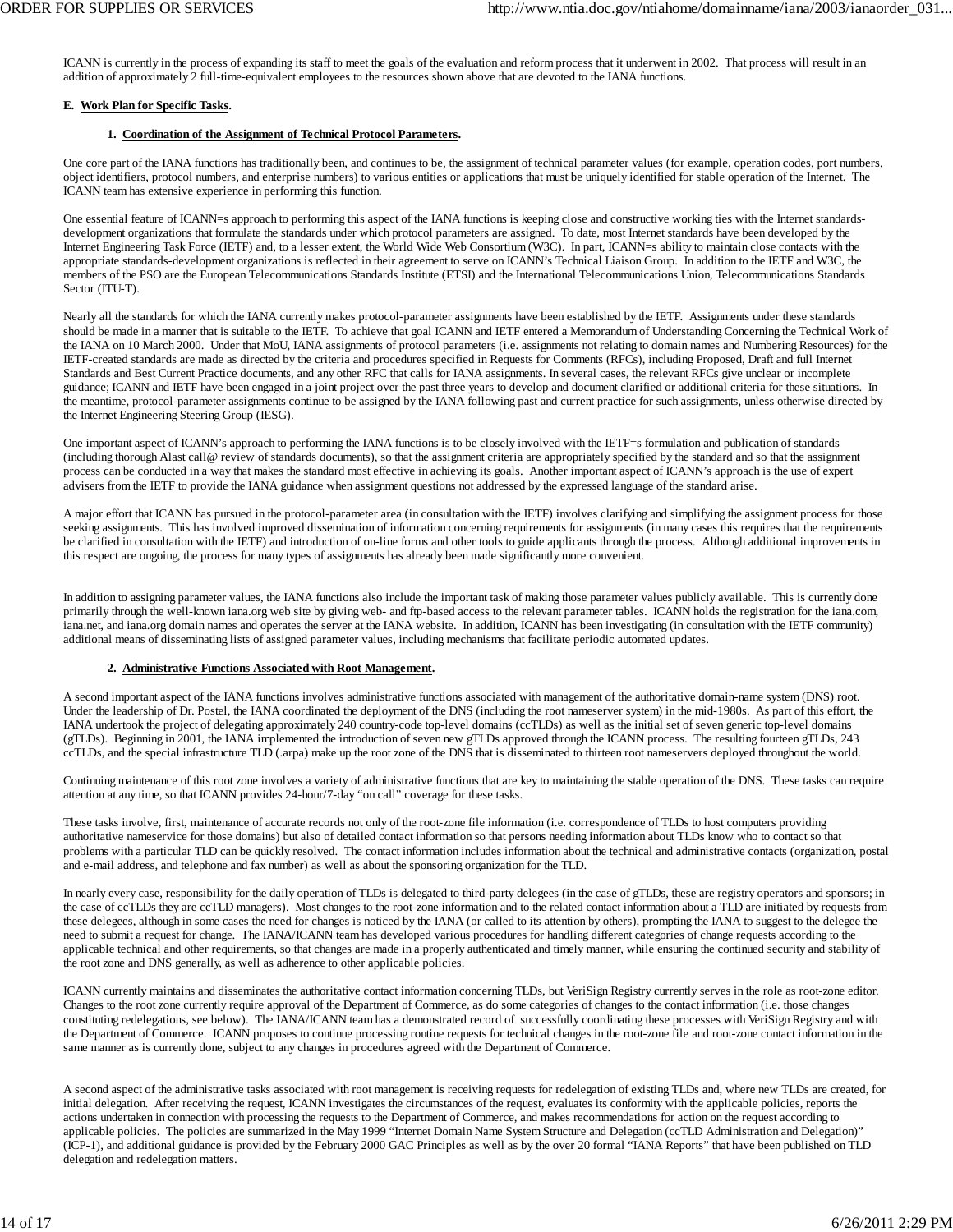Particularly in the case of ccTLD redelegation matters, disputes often arise as to the suitability of various alternative delegees. A key stability-enhancing technique recognized in the policies is the mediation of delegation disputes. Although mediating resolutions of disputes, as well as thoroughly investigating the circumstances of particular delegation and redelegation requests, involves mostly work from ICANN's offices, meetings with the affected parties are often essential to achieving a suitable resolution. ICANN personnel frequently travel to Internet-related events around the world (including periodic ICANN meetings), and they frequently take advantage of the opportunities these meetings offer for bringing together parties concerned with ccTLD disputes. In addition, on a few occasions ICANN personnel have traveled to affected countries to investigate and help resolve the circumstances of particular redelegation matters. As noted above, ICANN also has available the assistance of participants in its processes (particularly governments participating in the GAC) that are often very helpful in promoting constructive dialog among contending parties. Through these techniques, ICANN has been successful in achieving consensual resolution of ccTLD disputes in a very high proportion of disputed cases.

At the present stage in the US Government=s transition to private-sector-led technical management of the Internet, the Department of Commerce acts on delegation and redelegation requests by giving approval as appropriate to changes in root-zone files and associated information. Nothing in the current contract contemplates any change in the IANA=s role with respect to authorizing modifications, additions, or deletions to the root-zone file or associated information that constitute delegation or redelegation of top-level domains. See item C.4.2 of the RFQ.

Actions by the Department of Commerce on delegation and redelegation requests are made after reviewing reports submitted by the IANA, which makes reliable reports that provide reasoned recommendations especially vital. The ICANN team is uniquely situated to perform the investigation and reporting function based on its unequalled familiarity with ccTLD delegees worldwide, familiarity with precedents in prior delegation and redelegation situations, and reputation for making recommendations impartially and in a manner that promotes the benefits of the Internet worldwide.

A third aspect of the administrative tasks associated with root management is coordination with the operators of the thirteen root nameservers deployed throughout the world. ICANN is closely involved with the operation of the root nameservers, and this relationship will permit it to facilitate a stable transition from the current system of volunteer (but nonetheless highly professional) operation to a more accountable and formally documented system. ICANN itself operates one of the root nameservers (AL@), one of ICANN=s directors (Jun Murai) is involved in the operation of another (AM@), and ICANN works closely with USC-ISI=s staff, which operates another (AB@). In addition, ICANN=s Root Server System Advisory Committee has as its members the operators of all thirteen root nameservers. ICANN proposes to work collaboratively through the Committee to develop a set of contracts between ICANN and each operator that will permit stable evolution and enhancement of the procedures under which the root nameserver system is operated.

### **3. Allocation of Numbering Resources.**

The remaining principal aspect of the IANA functions involves overall supervision of the assignment of Numbering Resources, including IPv4 and IPv6 addresses and autonomous system numbers.

Since the early 1990s, assignment of IP addresses has been performed by an AInternet Registry System@ recommended by the Internet Architecture Board to the Federal Networking Council in RFC 1174 (V. Cerf, Dec. 1990). This RFC sets forth the official AIAB Recommended Policy on Distributing Internet Identifier Assignment.@ As stated in section 1.2 of that RFC:

AThroughout its entire history, the Internet system has employed a central Internet Assigned Numbers Authority (IANA) for the allocation and assignment of various numeric identifiers needed for the operation of the Internet. . . . The IANA has the discretionary authority to delegate portions of this responsibility and, with respect to numeric network and autonomous system identifiers, has lodged this responsibility with an Internet Registry (IR). This function [was then] performed by SRI International at its Network Information Center (DDN-NIC).

AWith the rapid escalation of the number of networks in the Internet and its concurrent internationalization, it is timely to consider further delegation of assignment and registration authority on an international basis. . . .@

Section 1.3 of RFC 1174 then recommended the delegation of the IR function under the IANA to Regional Internet Registries (RIRs).

Six years later, this Internet Registry System was described as follows in BCP 12-RFC 2050 (K. Hubbard, M. Kosters, D. Conrad, D. Karrenberg & J. Postel, November 1996):

AIn order to achieve the above goals the Internet Registry (IR) hierarchy was established.

AThe Internet Registry hierarchy consists of the following levels of hierarchy as seen from the top down: IANA, Regional IRs, Local IRs.

AIANA

AThe Internet Assigned Numbers Authority has authority over all number spaces used in the Internet. This includes Internet Address Space. IANA allocates parts of the Internet address space to regional IRs according to its established needs.

#### ARegional IRs

ARegional IRs operate in large geopolitical regions such as continents. Currently there are three regional IRs established; InterNIC [later ARIN] serving North America, RIPE NCC serving Europe, and AP-NIC serving the Asian Pacific region. Since this does not cover all areas, regional IRs also serve areas around its core service areas. It is expected that the number of regional IRs will remain relatively small. Service areas will be of continental dimensions.

ARegional IRs are established under the authority of the IANA. This requires consensus within the Internet community of the region. A consensus of Internet Service Providers in that region may be necessary to fulfill that role.

AThe specific duties of the regional IRs include coordination and representation of all local IRs in its respective regions.

ALocal IRs

ALocal IRs are established under the authority of the regional IR and IANA. These local registries have the same role and responsibility as the regional registries within its designated geographical areas. These areas are usually of national dimensions.@

(For background on the evolution of Internet address policy, see obsoleted RFCs 1366 and 1466.)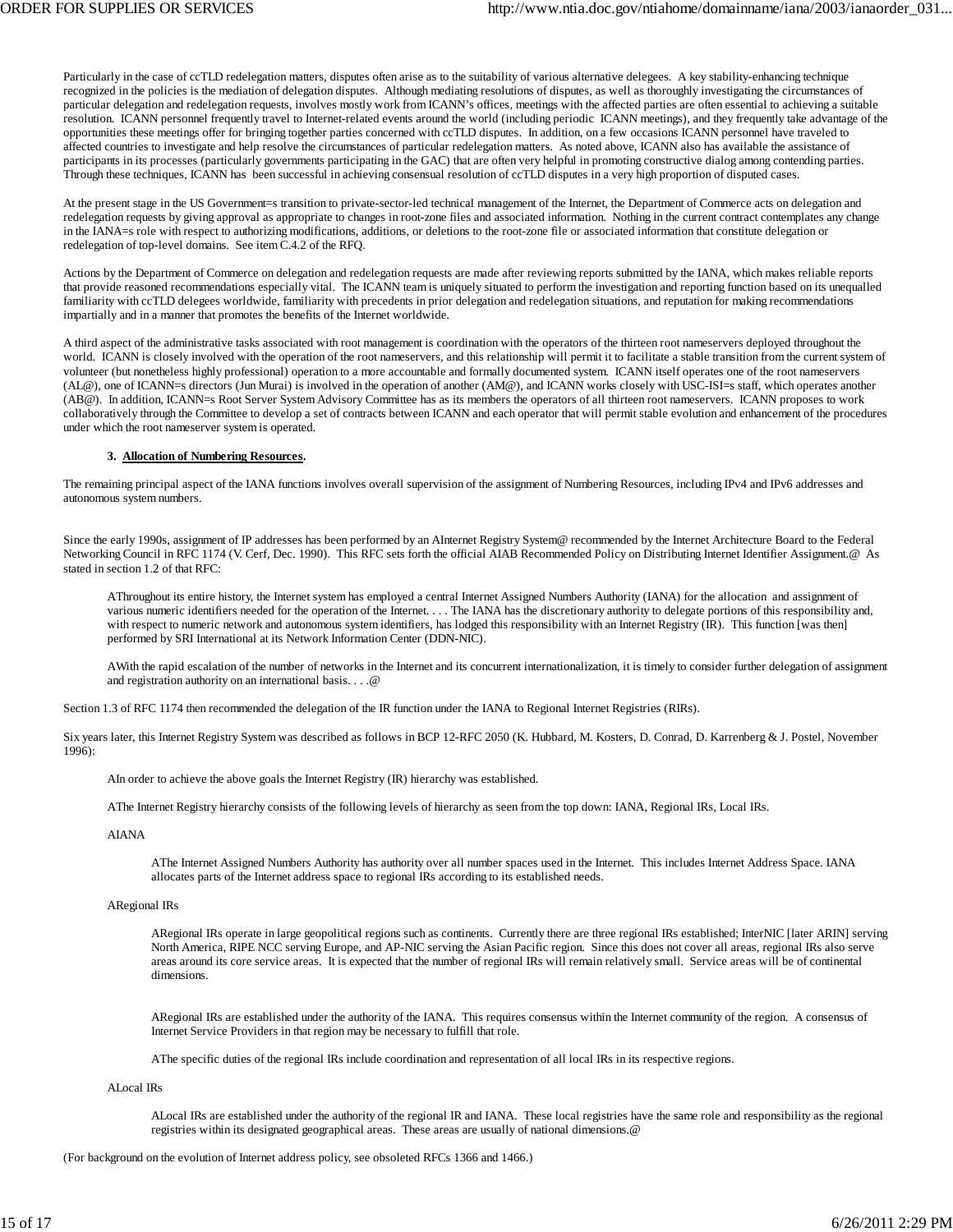In addition to this strategy of delegating routine assignments of IP addresses through Regional Internet Registries (RIRs), the IANA accommodates various other needs for IP addresses through direct assignments. As noted in the statement of work in the RFQ, at present these other needs include multicast addressing, addresses for private networks as described in RFC 1918, and globally specified applications. In September 2002, the IANA authored RFC 3330, which documents the "Special-Use IPv4 Addresses." While these examples of direct allocation apply to the traditional IPv4 address space, the policies applicable to the IPv6 address space similarly envision routine allocations through RIRs and exceptional assignments directly by the IANA:

AThe IANA will assign small blocks (e.g., few hundred) of TLA ID=s to registries. The registries will assign the TLA ID=s to organizations meeting the requirements for TLA ID assignment. When the registries have assigned all of their TLA ID=s they can request that the IANA give them another block. The blocks do not have to be contiguous. The IANA may also assign TLA ID=s to organizations directly. This includes the temporary TLA assignment for testing and experimental usage for activities such as the 6bone or new approaches like exchanges.@ (RFC 2450, section 5.0)

Similar special assignments are (rarely) made of autonomous system numbers. In general (excluding multicast addresses), ICANN consults with the Regional Internet Registries to make new assignments of special Numbering Resources in a manner that meets IETF-defined needs. According to present practices, direct assignment by the IANA is intended to be exceptional in scope and in coordination with the RIRs, directed to particular IP address-space uses that serve needs of the overall Internet, and which could not acceptably be hindered by the regional allocation policies of the RIRs.

As uses of IP addresses on the Internet are introduced and evolve, there is a need to periodically evaluate the application of the assignment system to particular uses. To the extent that new uses can be appropriately handled under the institutional framework of the RIRs, the presumption is that allocations through the RIRs will be used to make the assignments. In the exceptional case of an innovative or other globally specified use that cannot be accommodated through the RIRs' assignment processes, ICANN intends to work with the RIRs to develop a suitable allocation mechanism to meet the need, based on policies formulated through the Address Supporting Organization.

# **4. Other Services**

The RFQ also includes within the scope of services: "perform other IANA functions and implement modifications in performance of the IANA functions as needed upon mutual agreement of the parties." These functions include the administration of the .arpa top-level domain as reflected in the 28 April 2000 letter from Karen Rose (then Department of Commerce Purchase Order Technical Representative) to Louis Touton (ICANN Vice-President, Secretary, and General Counsel). ICANN will continue performing these administration services and will consult with the Department of Commerce on other additional IANA functions that arise during the course of performance. It should be noted that the six-month performance progress reports offer one means of commencing discussion of whether other functions should be performed.

# **5. Performance Reporting.**

ICANN notes the reporting requirements of item C.3 of the RFQ and will comply with those requirements. With regard to the initial specification of metrics and elements required by item C.3.1, ICANN will develop an effective specification in consultation with affected ICANN stakeholders, including TLD managers and the Governmental Advisory Committee.

## **6. Refinements During Course of Contract.**

In various aspects of its operation (concerning principally address and domain-name-system matters), the IANA is responsible for implementation of policies developed through the ICANN process. As previously noted, ICANN and the Department of Commerce are parties to a Memorandum of Understanding under which they are engaged in a joint project to design, develop, and test the mechanisms, methods, and procedures that should be in place and the steps necessary to transition management responsibility for DNS functions now performed by, or on behalf of, the US Government to a private-sector not-for-profit entity.